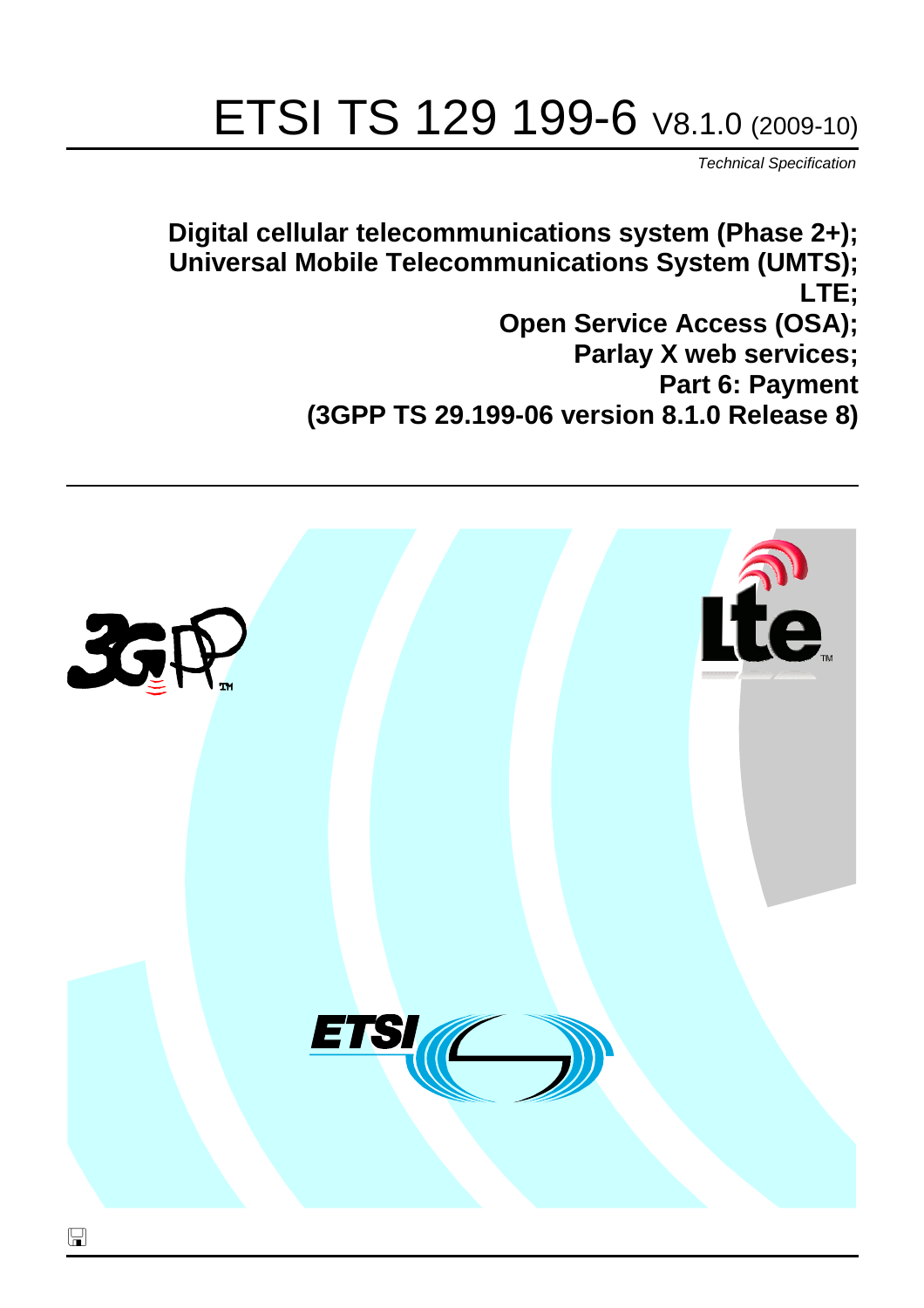Reference RTS/TSGC-0029199-06v810

> Keywords GSM, LTE, UMTS

### *ETSI*

#### 650 Route des Lucioles F-06921 Sophia Antipolis Cedex - FRANCE

Tel.: +33 4 92 94 42 00 Fax: +33 4 93 65 47 16

Siret N° 348 623 562 00017 - NAF 742 C Association à but non lucratif enregistrée à la Sous-Préfecture de Grasse (06) N° 7803/88

#### *Important notice*

Individual copies of the present document can be downloaded from: [http://www.etsi.org](http://www.etsi.org/)

The present document may be made available in more than one electronic version or in print. In any case of existing or perceived difference in contents between such versions, the reference version is the Portable Document Format (PDF). In case of dispute, the reference shall be the printing on ETSI printers of the PDF version kept on a specific network drive within ETSI Secretariat.

Users of the present document should be aware that the document may be subject to revision or change of status. Information on the current status of this and other ETSI documents is available at <http://portal.etsi.org/tb/status/status.asp>

If you find errors in the present document, please send your comment to one of the following services: [http://portal.etsi.org/chaircor/ETSI\\_support.asp](http://portal.etsi.org/chaircor/ETSI_support.asp)

#### *Copyright Notification*

No part may be reproduced except as authorized by written permission. The copyright and the foregoing restriction extend to reproduction in all media.

> © European Telecommunications Standards Institute 2009. All rights reserved.

**DECT**TM, **PLUGTESTS**TM, **UMTS**TM, **TIPHON**TM, the TIPHON logo and the ETSI logo are Trade Marks of ETSI registered for the benefit of its Members.

**3GPP**TM is a Trade Mark of ETSI registered for the benefit of its Members and of the 3GPP Organizational Partners. **LTE**™ is a Trade Mark of ETSI currently being registered

for the benefit of its Members and of the 3GPP Organizational Partners.

**GSM**® and the GSM logo are Trade Marks registered and owned by the GSM Association.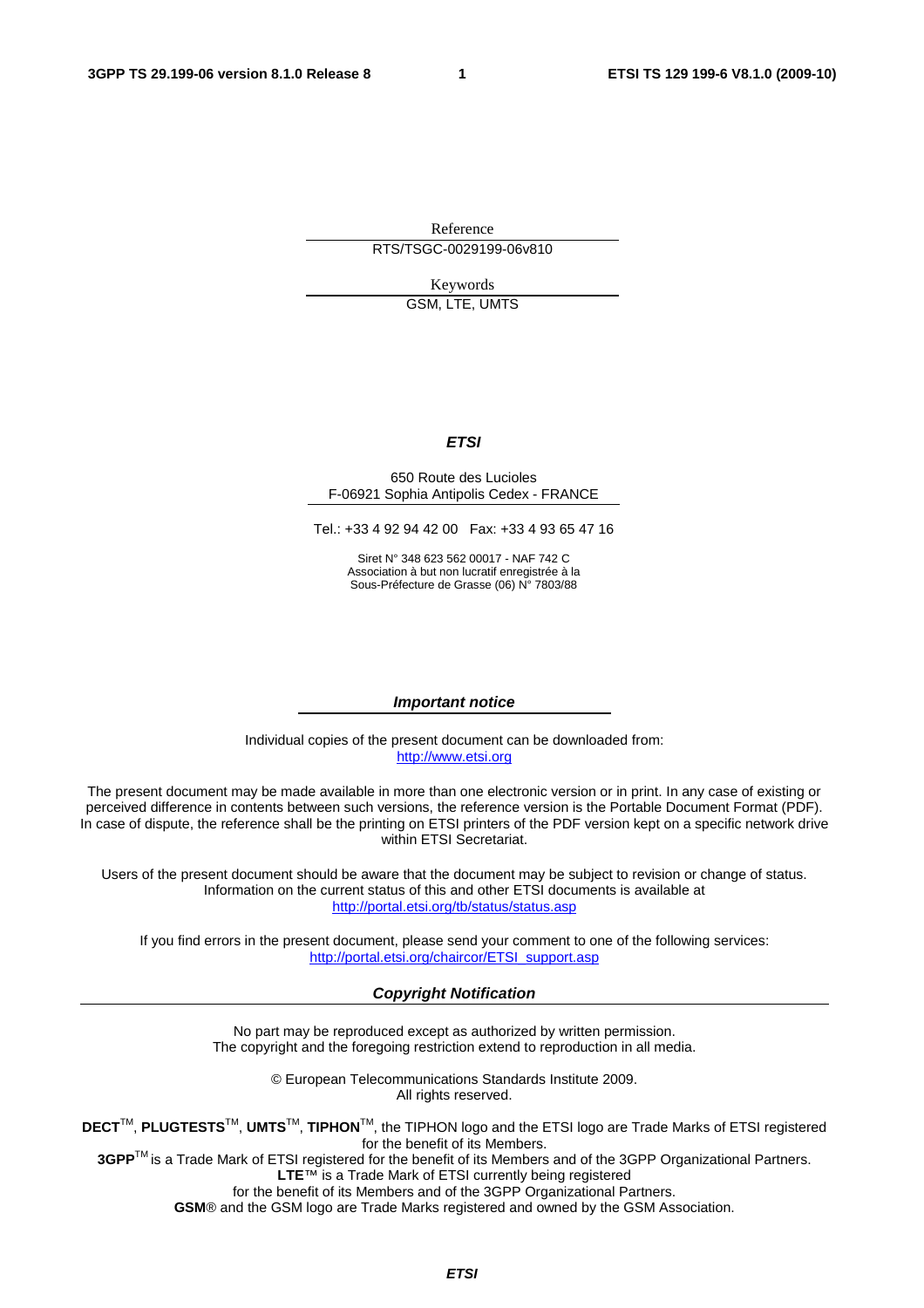## Intellectual Property Rights

IPRs essential or potentially essential to the present document may have been declared to ETSI. The information pertaining to these essential IPRs, if any, is publicly available for **ETSI members and non-members**, and can be found in ETSI SR 000 314: *"Intellectual Property Rights (IPRs); Essential, or potentially Essential, IPRs notified to ETSI in respect of ETSI standards"*, which is available from the ETSI Secretariat. Latest updates are available on the ETSI Web server [\(http://webapp.etsi.org/IPR/home.asp](http://webapp.etsi.org/IPR/home.asp)).

Pursuant to the ETSI IPR Policy, no investigation, including IPR searches, has been carried out by ETSI. No guarantee can be given as to the existence of other IPRs not referenced in ETSI SR 000 314 (or the updates on the ETSI Web server) which are, or may be, or may become, essential to the present document.

## Foreword

This Technical Specification (TS) has been produced by ETSI 3rd Generation Partnership Project (3GPP).

The present document may refer to technical specifications or reports using their 3GPP identities, UMTS identities or GSM identities. These should be interpreted as being references to the corresponding ETSI deliverables.

The cross reference between GSM, UMTS, 3GPP and ETSI identities can be found under [http://webapp.etsi.org/key/queryform.asp.](http://webapp.etsi.org/key/queryform.asp)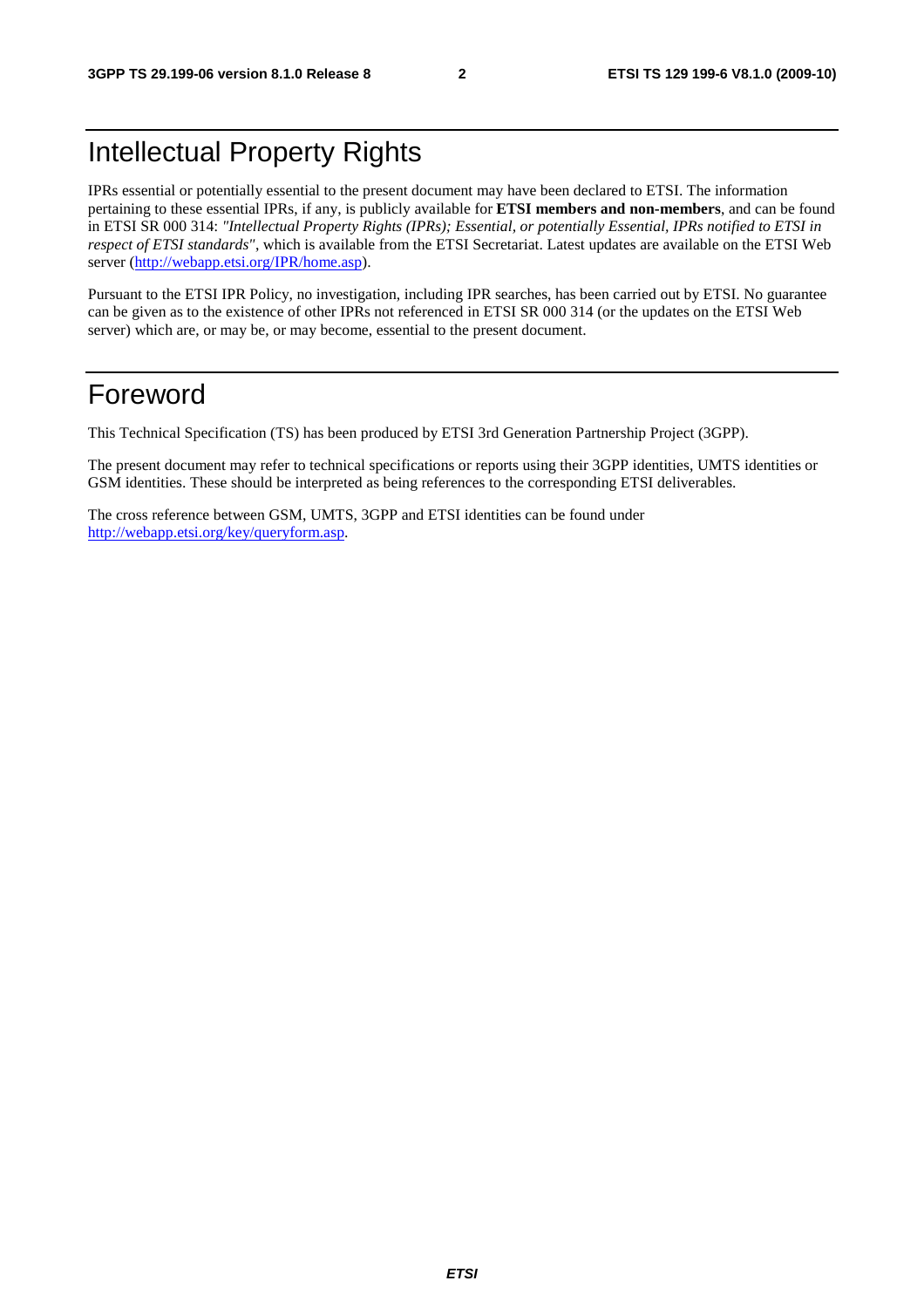$\mathbf{3}$ 

## Contents

| 1          |  |  |  |  |
|------------|--|--|--|--|
| 2          |  |  |  |  |
| 3          |  |  |  |  |
| 3.1<br>3.2 |  |  |  |  |
| 4          |  |  |  |  |
| 5          |  |  |  |  |
| 6          |  |  |  |  |
| 6.1        |  |  |  |  |
| 7          |  |  |  |  |
| 7.1<br>7.2 |  |  |  |  |
| 8          |  |  |  |  |
| 8.1        |  |  |  |  |
| 8.1.1      |  |  |  |  |
| 8.1.1.1    |  |  |  |  |
| 8.1.1.2    |  |  |  |  |
| 8.1.1.3    |  |  |  |  |
| 8.1.2      |  |  |  |  |
| 8.1.2.1    |  |  |  |  |
| 8.1.2.2    |  |  |  |  |
| 8.1.2.3    |  |  |  |  |
| 8.1.3      |  |  |  |  |
| 8.1.3.1    |  |  |  |  |
| 8.1.3.2    |  |  |  |  |
| 8.1.3.3    |  |  |  |  |
| 8.2        |  |  |  |  |
| 8.2.1      |  |  |  |  |
| 8.2.1.1    |  |  |  |  |
| 8.2.1.2    |  |  |  |  |
| 8.2.1.3    |  |  |  |  |
| 8.2.2      |  |  |  |  |
| 8.2.2.1    |  |  |  |  |
| 8.2.2.2    |  |  |  |  |
| 8.2.2.3    |  |  |  |  |
| 8.2.3      |  |  |  |  |
| 8.2.3.1    |  |  |  |  |
| 8.2.3.2    |  |  |  |  |
| 8.2.3.3    |  |  |  |  |
| 8.2.4      |  |  |  |  |
| 8.2.4.1    |  |  |  |  |
| 8.2.4.2    |  |  |  |  |
| 8.2.4.3    |  |  |  |  |
| 8.3        |  |  |  |  |
|            |  |  |  |  |
| 8.3.1      |  |  |  |  |
| 8.3.1.1    |  |  |  |  |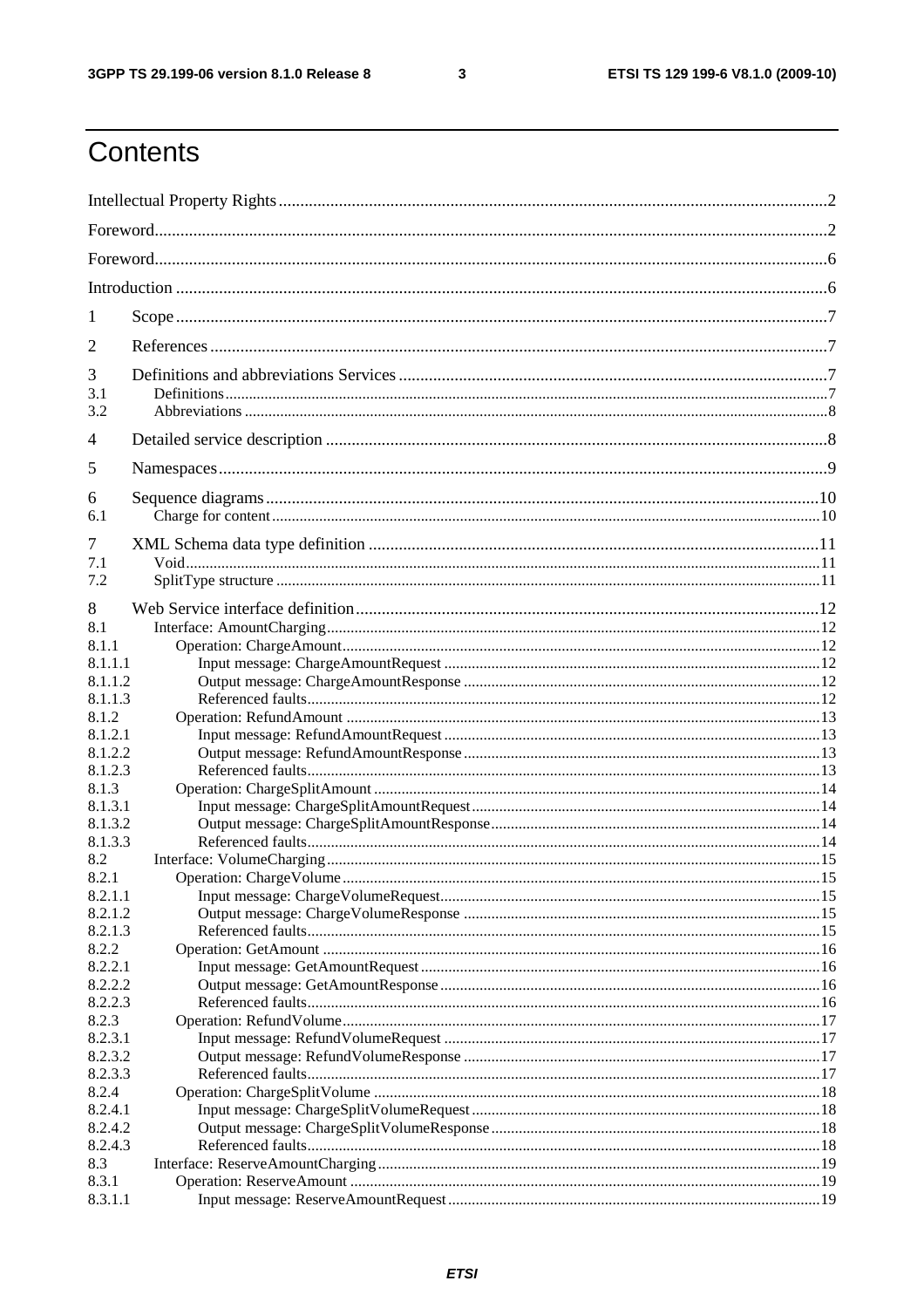| 8.3.1.2            |                                                                                                 |  |  |  |  |
|--------------------|-------------------------------------------------------------------------------------------------|--|--|--|--|
| 8.3.1.3            |                                                                                                 |  |  |  |  |
| 8.3.2              |                                                                                                 |  |  |  |  |
| 8.3.2.1            |                                                                                                 |  |  |  |  |
| 8.3.2.2            |                                                                                                 |  |  |  |  |
| 8.3.2.3            |                                                                                                 |  |  |  |  |
| 8.3.3              |                                                                                                 |  |  |  |  |
| 8.3.3.1<br>8.3.3.2 |                                                                                                 |  |  |  |  |
| 8.3.3.3            |                                                                                                 |  |  |  |  |
| 8.3.4              |                                                                                                 |  |  |  |  |
| 8.3.4.1            |                                                                                                 |  |  |  |  |
| 8.3.4.2            |                                                                                                 |  |  |  |  |
| 8.3.4.3            |                                                                                                 |  |  |  |  |
| 8.4                |                                                                                                 |  |  |  |  |
| 8.4.1              |                                                                                                 |  |  |  |  |
| 8.4.1.1            |                                                                                                 |  |  |  |  |
| 8.4.1.2            |                                                                                                 |  |  |  |  |
| 8.4.1.3            |                                                                                                 |  |  |  |  |
| 8.4.2              |                                                                                                 |  |  |  |  |
| 8.4.2.1            |                                                                                                 |  |  |  |  |
| 8.4.2.2            |                                                                                                 |  |  |  |  |
| 8.4.2.3            |                                                                                                 |  |  |  |  |
| 8.4.3              |                                                                                                 |  |  |  |  |
| 8.4.3.1            |                                                                                                 |  |  |  |  |
| 8.4.3.2            |                                                                                                 |  |  |  |  |
| 8.4.3.3            |                                                                                                 |  |  |  |  |
| 8.4.4              |                                                                                                 |  |  |  |  |
| 8.4.4.1            |                                                                                                 |  |  |  |  |
| 8.4.4.2            |                                                                                                 |  |  |  |  |
| 8.4.4.3            |                                                                                                 |  |  |  |  |
| 8.4.5              |                                                                                                 |  |  |  |  |
| 8.4.5.1            |                                                                                                 |  |  |  |  |
| 8.4.5.2            |                                                                                                 |  |  |  |  |
| 8.4.5.3            |                                                                                                 |  |  |  |  |
| 9                  |                                                                                                 |  |  |  |  |
| 9.1                |                                                                                                 |  |  |  |  |
| 9.1.1              |                                                                                                 |  |  |  |  |
| 9.1.2              |                                                                                                 |  |  |  |  |
| 9.2                |                                                                                                 |  |  |  |  |
| 9.2.1              |                                                                                                 |  |  |  |  |
| 9.2.2              |                                                                                                 |  |  |  |  |
|                    |                                                                                                 |  |  |  |  |
| 10                 |                                                                                                 |  |  |  |  |
|                    | <b>Annex A (normative):</b>                                                                     |  |  |  |  |
|                    |                                                                                                 |  |  |  |  |
|                    | Description of Parlay X Web Services Part 6: Payment for 3GPP2<br><b>Annex B</b> (informative): |  |  |  |  |
|                    |                                                                                                 |  |  |  |  |
|                    |                                                                                                 |  |  |  |  |
| B.1                |                                                                                                 |  |  |  |  |
| B.2                |                                                                                                 |  |  |  |  |
| B.2.1              |                                                                                                 |  |  |  |  |
| <b>B.2.2</b>       |                                                                                                 |  |  |  |  |
| <b>B.2.3</b>       |                                                                                                 |  |  |  |  |
| <b>B.2.4</b>       |                                                                                                 |  |  |  |  |
| <b>B.2.5</b>       |                                                                                                 |  |  |  |  |
| <b>B.2.6</b>       |                                                                                                 |  |  |  |  |
| <b>B.2.7</b>       |                                                                                                 |  |  |  |  |
| <b>B.2.8</b>       |                                                                                                 |  |  |  |  |
| <b>B.2.9</b>       |                                                                                                 |  |  |  |  |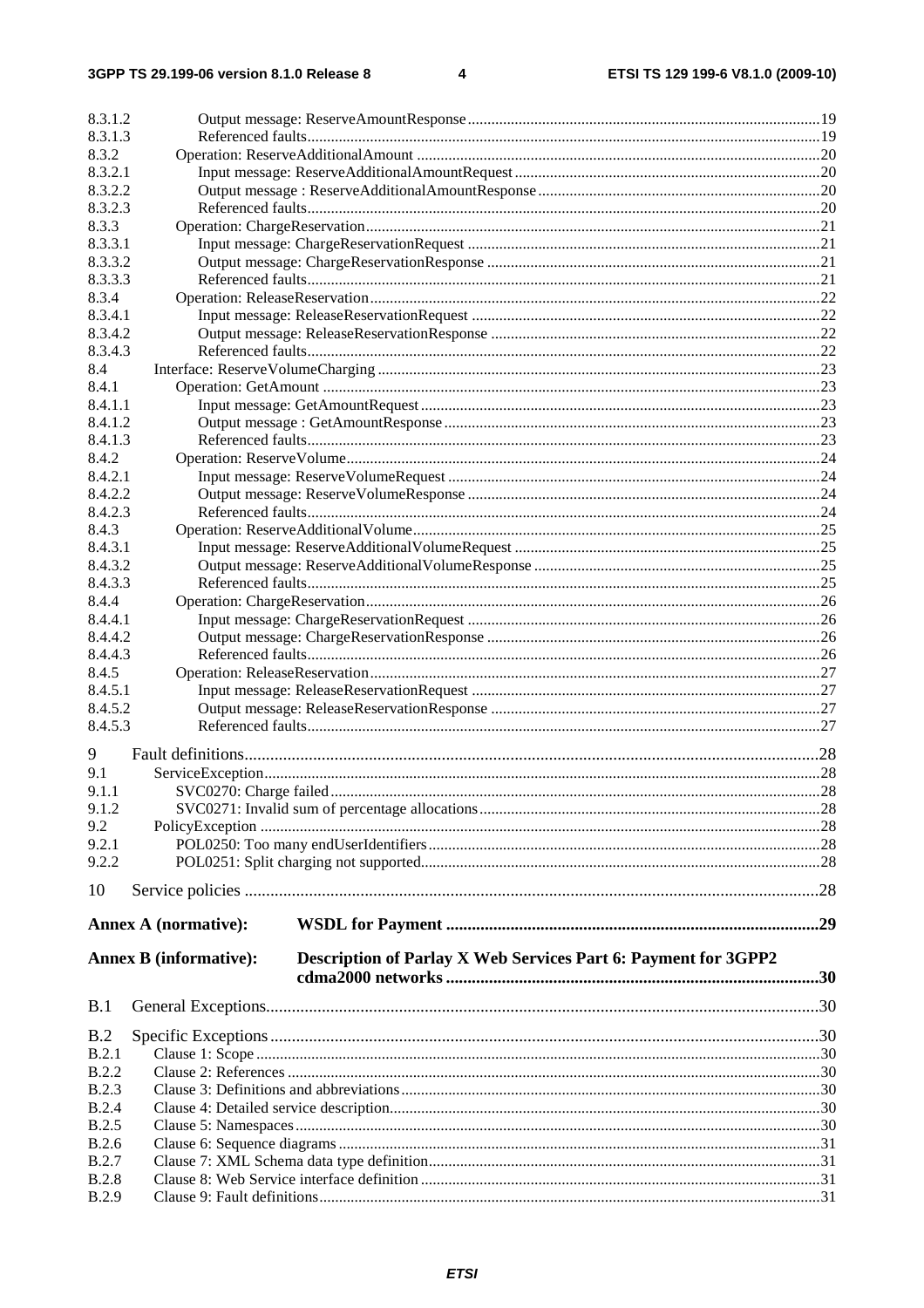$5\phantom{a}$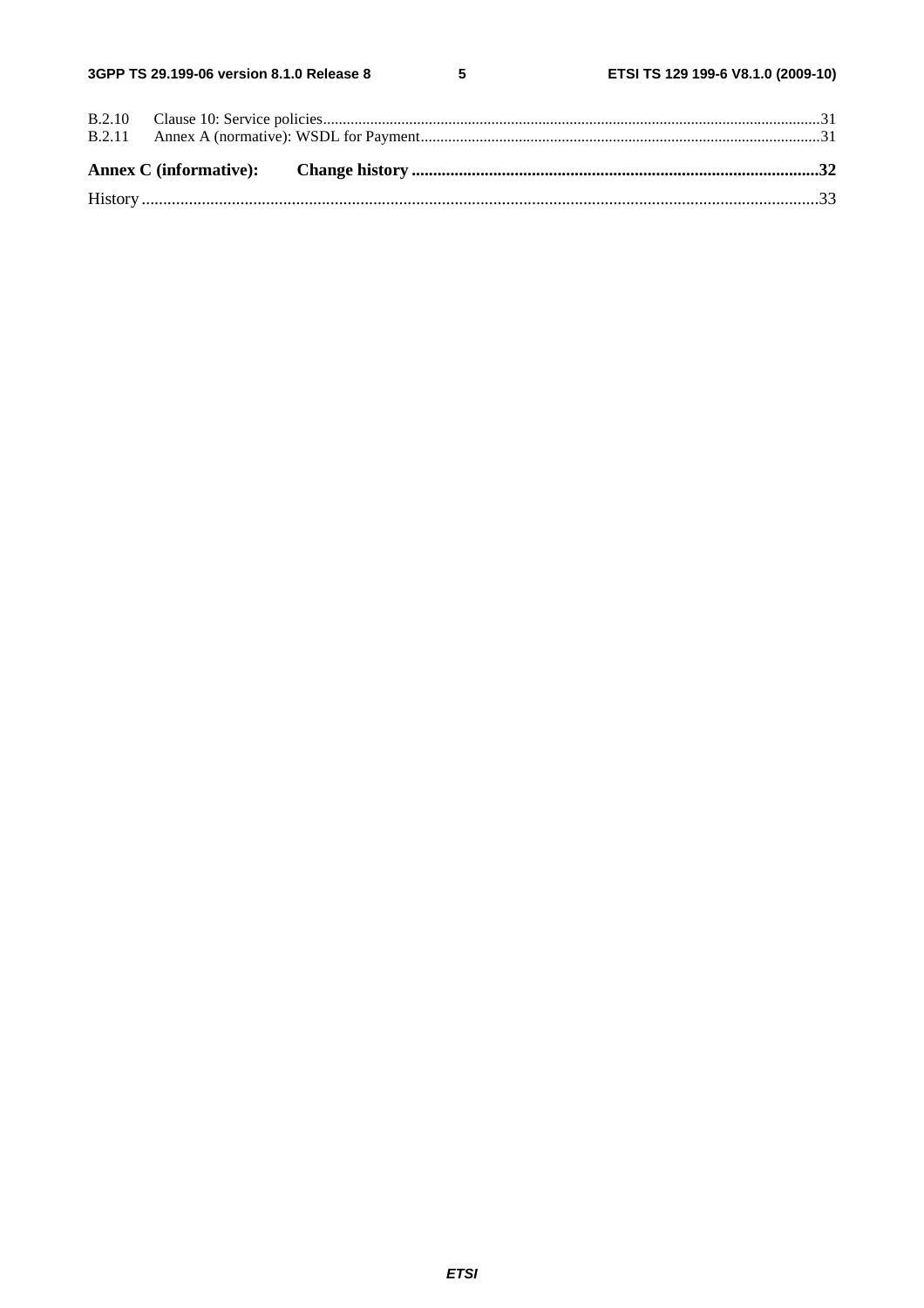## Foreword

This Technical Specification has been produced by the 3<sup>rd</sup> Generation Partnership Project (3GPP).

3GPP acknowledges the contribution of the Parlay X Web Services specifications from The Parlay Group. The Parlay Group is pleased to see 3GPP acknowledge and publish the present document, and the Parlay Group looks forward to working with the 3GPP community to improve future versions of the present document.

The contents of the present document are subject to continuing work within the TSG and may change following formal TSG approval. Should the TSG modify the contents of the present document, it will be re-released by the TSG with an identifying change of release date and an increase in version number as follows:

Version x.y.z

where:

- x the first digit:
	- 1 presented to TSG for information;
	- 2 presented to TSG for approval;
	- 3 or greater indicates TSG approved document under change control.
- y the second digit is incremented for all changes of substance, i.e. technical enhancements, corrections, updates, etc.
- z the third digit is incremented when editorial only changes have been incorporated in the document.

## Introduction

The present document is part 6 of a multi-part deliverable covering the  $3<sup>rd</sup>$  Generation Partnership Project; Technical Specification Group Core Network and Terminals; Open Service Access (OSA); Parlay X Web Services, as identified below:

| "Common"                                      |
|-----------------------------------------------|
| "Third party call"                            |
| "Call Notification"                           |
| "Short Messaging"                             |
| "Multimedia Messaging"                        |
| "Payment"                                     |
| "Account management"                          |
| "Terminal Status"                             |
| "Terminal location"                           |
| "Call handling"                               |
| "Audio call"                                  |
| "Multimedia conference"                       |
| "Address list management"                     |
| "Presence"                                    |
| "Message Broadcast"                           |
| "Geocoding"                                   |
| "Application driven Quality of Service (QoS)" |
| "Device Capabilities and Configuration"       |
| "Multimedia streaming control"                |
| "Multimedia multicast session management"     |
| "Content management"                          |
| "Policy"                                      |
|                                               |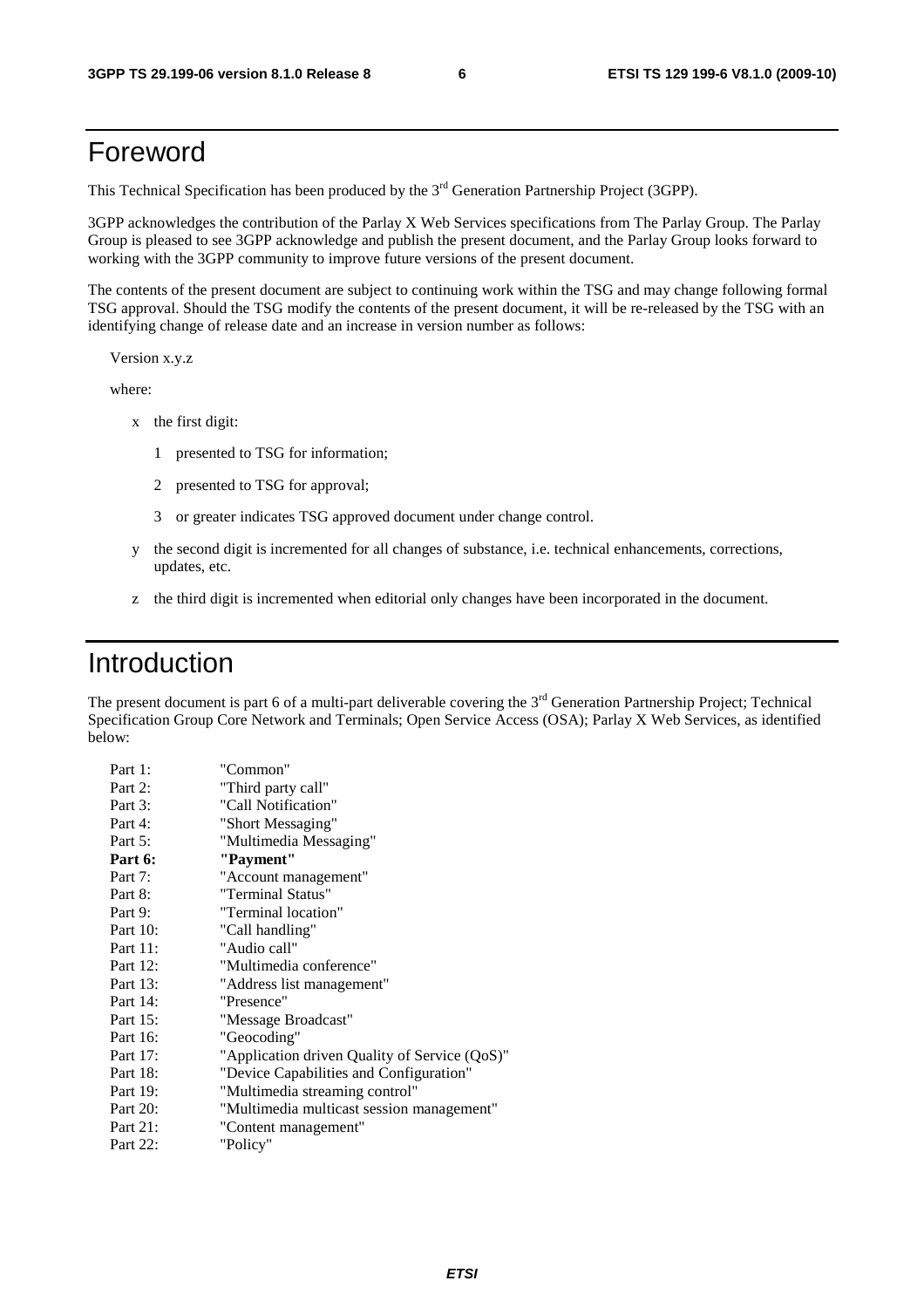## 1 Scope

The present document is Part 6 of the Stage 3 Parlay X Web Services specification for Open Service Access (OSA).

The OSA specifications define an architecture that enables application developers to make use of network functionality through an open standardized interface, i.e. the OSA APIs. The concepts and the functional architecture for the OSA are contained in 3GPP TS 23.198 [3]. The requirements for OSA are contained in 3GPP TS 22.127 [2].

The present document specifies the Payment Web Service aspects of the interface. All aspects of the Payment Web Service are defined here, these being:

- Name spaces.
- Sequence diagrams.
- Data definitions.
- Interface specification plus detailed method descriptions.
- Fault definitions.
- Service policies.
- WSDL Description of the interfaces.

The present document has been defined jointly between 3GPP TSG CT WG5, ETSI TISPAN and The Parlay Group.

Maintenance of up to 3GPP Rel-8 and new OSA Stage 1, 2 and 3 work beyond Rel-9 was moved to OMA in June 2008.

## 2 References

The following documents contain provisions which, through reference in this text, constitute provisions of the present document.

- References are either specific (identified by date of publication, edition number, version number, etc.) or non-specific.
- For a specific reference, subsequent revisions do not apply.
- For a non-specific reference, the latest version applies. In the case of a reference to a 3GPP document (including a GSM document), a non-specific reference implicitly refers to the latest version of that document *in the same Release as the present document*.
- [1] 3GPP TR 21.905: "Vocabulary for 3GPP Specifications".
- [2] 3GPP TS 22.127: "Service Requirement for the Open Services Access (OSA); Stage 1".
- [3] 3GPP TS 23.198: "Open Service Access (OSA); Stage 2".
- [4] 3GPP TS 22.101: "Service aspects; Service principles".
- [5] W3C Recommendation (2 May 2001): "XML Schema Part 2: Datatypes".
- NOTE: Available at<http://www.w3.org/TR/2001/REC-xmlschema-2-20010502/>.
- [6] 3GPP TS 29.199-1: "Open Service Access (OSA); Parlay X Web; Part 1: Common".

## 3 Definitions and abbreviations Services

### 3.1 Definitions

For the purposes of the present document, the terms and definitions given in 3GPP TS 29.199-1 [6] apply.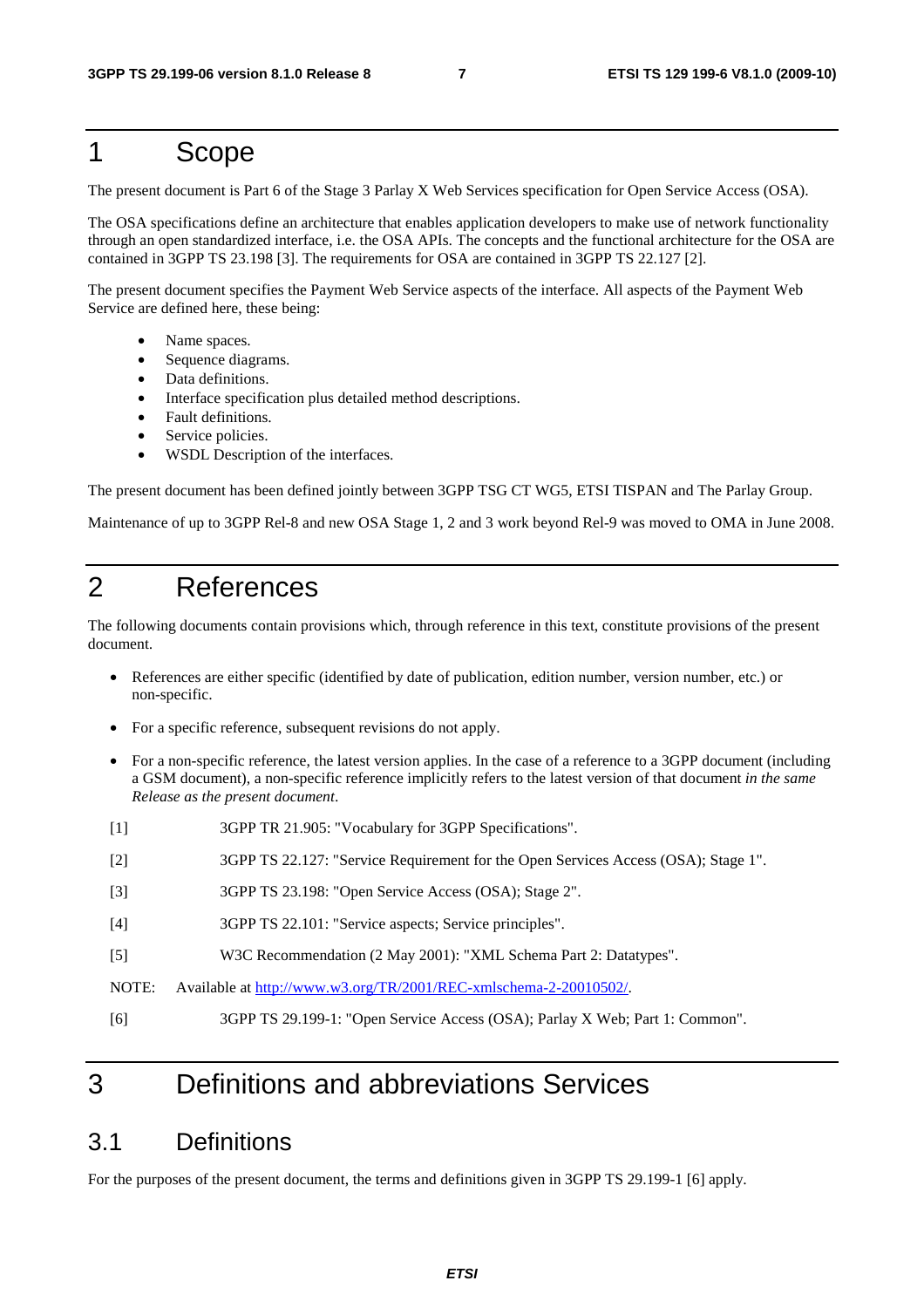## 3.2 Abbreviations

For the purposes of the present document, the abbreviations given in 3GPP TS 29.199-1 [6] apply.

## 4 Detailed service description

A vast amount of content, both information and entertainment, will be made available to subscribers. To support a business model that enables operators to offer integrated billing, a payment API is crucial. Open and inter-operable "payment APIs" are the key to market growth and investment protection. The Payment Web Service supports payments for any content in an open, Web-like environment.

The Payment Web Service described in the present document supports payment reservation, pre-paid payments, and post-paid payments. It supports charging of both volume and currency amounts, a conversion function and a settlement function in case of a financially resolved dispute.

Note that certain parameters are negotiated as part of a service level agreement. For example the taxation procedures and parameters.

An example of an application scenario could be a multimedia service. Assume a subscriber is interested in receiving a stream of, say, a soccer match. The subscriber selects a match and establishes a trusted relation with the provider. Again, the provider obtains the MSISDN and other information from the subscriber. The subscriber wants to know what the service will cost and the provider interacts with the operators rating engine (**getAmount**) taking into account the subscriber's subscription, time of day, etc. The value returned is a **ChargingInformation** amount and is printed on the page that is displayed at the MS. The subscriber then decides to stream the match to his MS. Subsequently, the provider will reserve the appropriate amount with the operator (**reserveAmount**) to ensure that the subscriber can fulfil his payment obligations. The match starts and the provider periodically charges against the reservation (**chargeReservation**). The match ends in a draw and is extended with a 'sudden death' phase. The subscriber continues listening, so the existing reservation is enlarged (**reserveAdditionalAmount**). Suddenly, one of the teams scores a goal, so the match abruptly ends, leaving part of the reserved amount unused. The provider now releases the reservation (**releaseReservation**), and the remaining amount is available for future use by the subscriber.

Now we can extend this scenario by having the subscriber participate in a game of chance in which the provider refunds a percentage of the usage costs (**refundAmount**) based on the ranking of a particular team in this tournament. For example, the subscriber gambling on the team that wins the tournament receives a full refund, while for gambling on the team that finishes in second place, the refund is 50%, etc.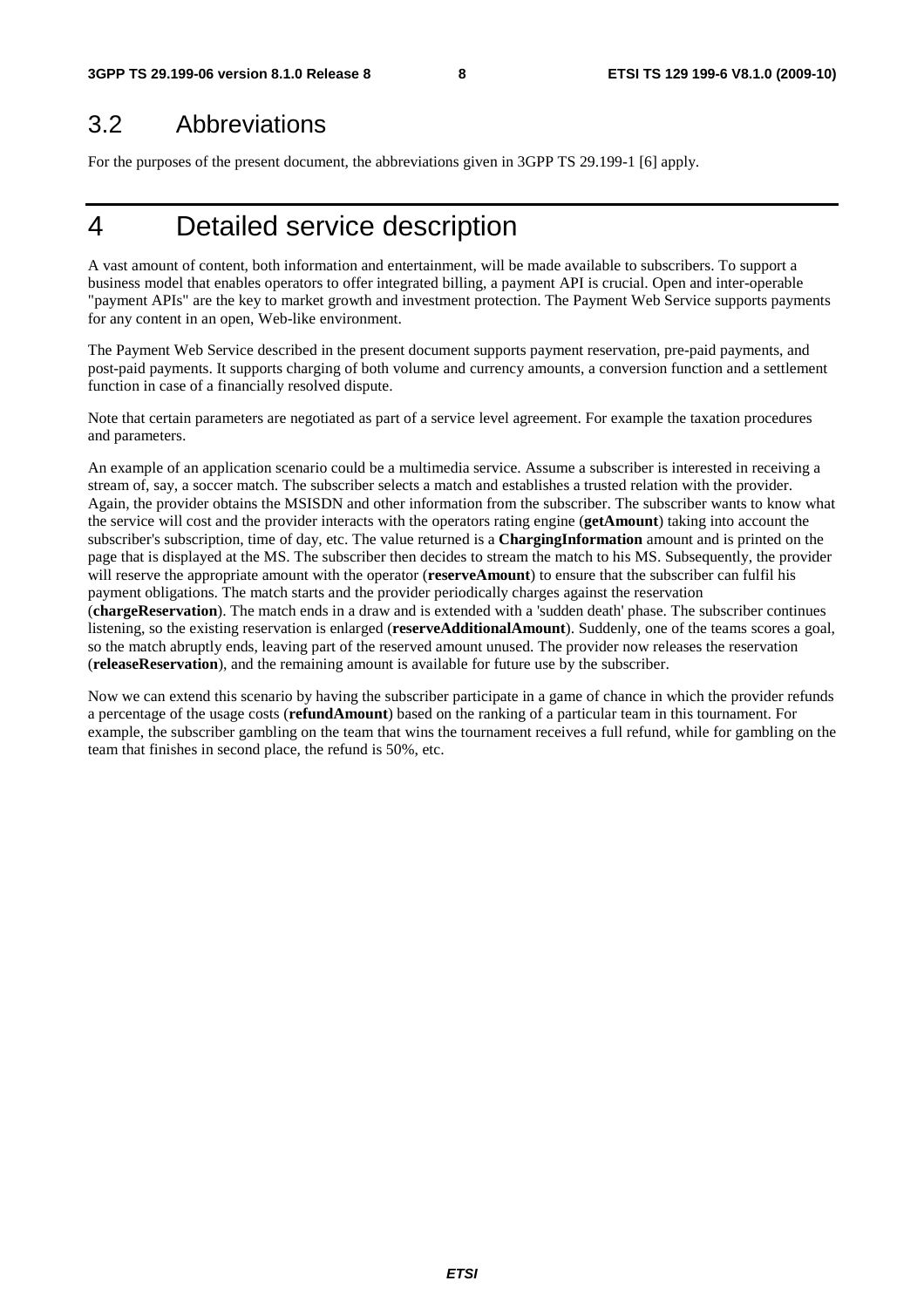## 5 Namespaces

The AmountCharging interface uses the namespace:

http://www.csapi.org/wsdl/parlayx/payment/amount\_charging/v4\_0

The VolumeCharging interface uses the namespace:

http://www.csapi.org/wsdl/parlayx/payment/volume\_charging/v4\_0

The ReserveAmountCharging interface uses the namespace:

http://www.csapi.org/wsdl/parlayx/payment/reserve\_amount\_charging/v4\_0

The ReserveVolumeCharging interface uses the namespace:

http://www.csapi.org/wsdl/parlayx/payment/reserve\_volume\_charging/v4\_0

The data types are defined in the namespace:

http://www.csapi.org/schema/parlayx/payment/v4\_0

The 'xsd' namespace is used in the present document to refer to the XML Schema data types defined in XML Schema [5]. The use of the name 'xsd' is not semantically significant.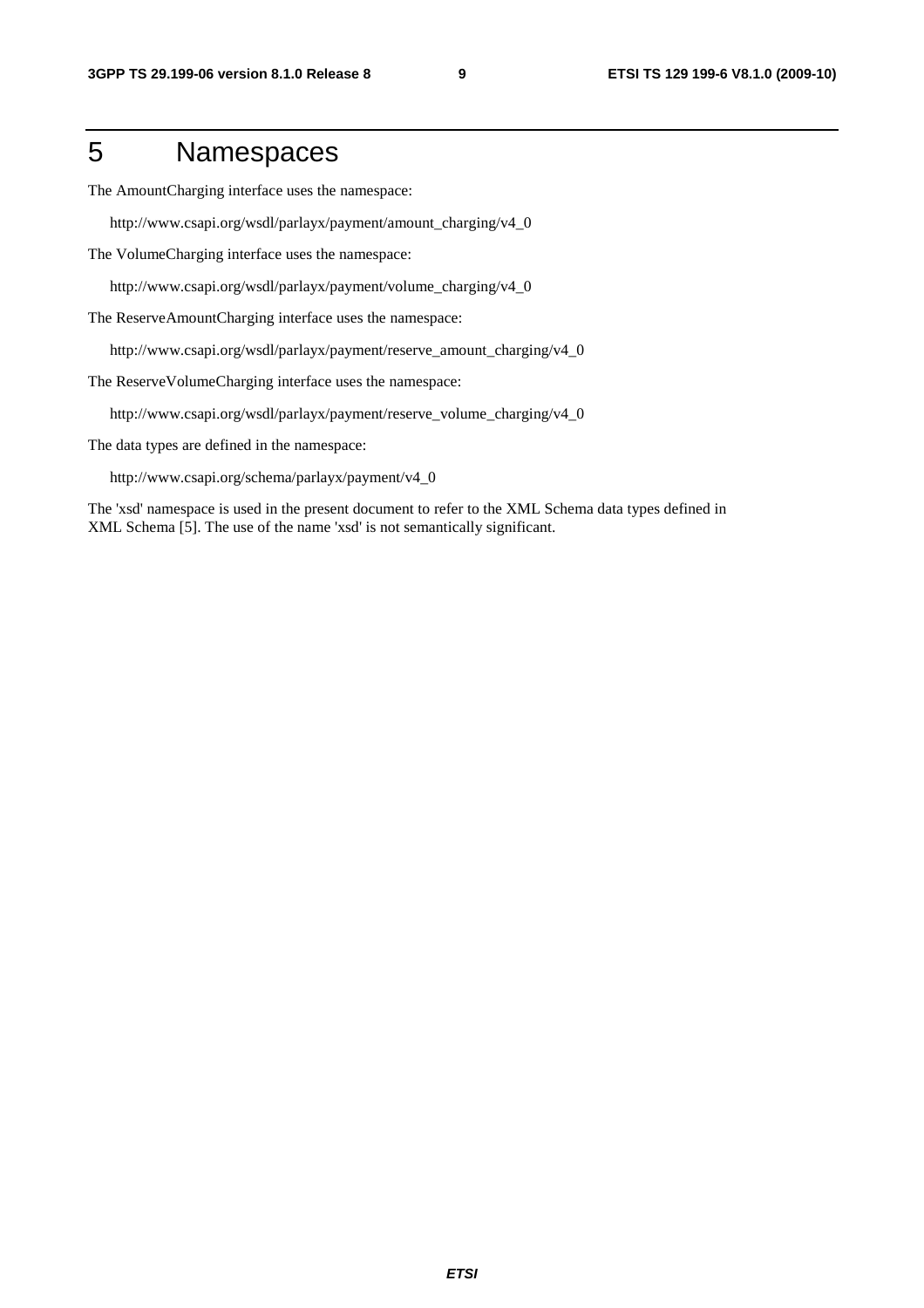## 6 Sequence diagrams

## 6.1 Charge for content

Assume a subscriber is interested in downloading a ring tone to his device. The subscriber selects a ring tone and establishes a trusted relation with the ring tone provider. Essentially, the ring tone provider obtains the address (MSISDN) and other information from the subscriber. The ring tone may be downloaded to the device using SMS. As soon as the download succeeds, the provider of the ring tone will charge the subscriber (**chargeAmount)**.



**Figure 6.1:**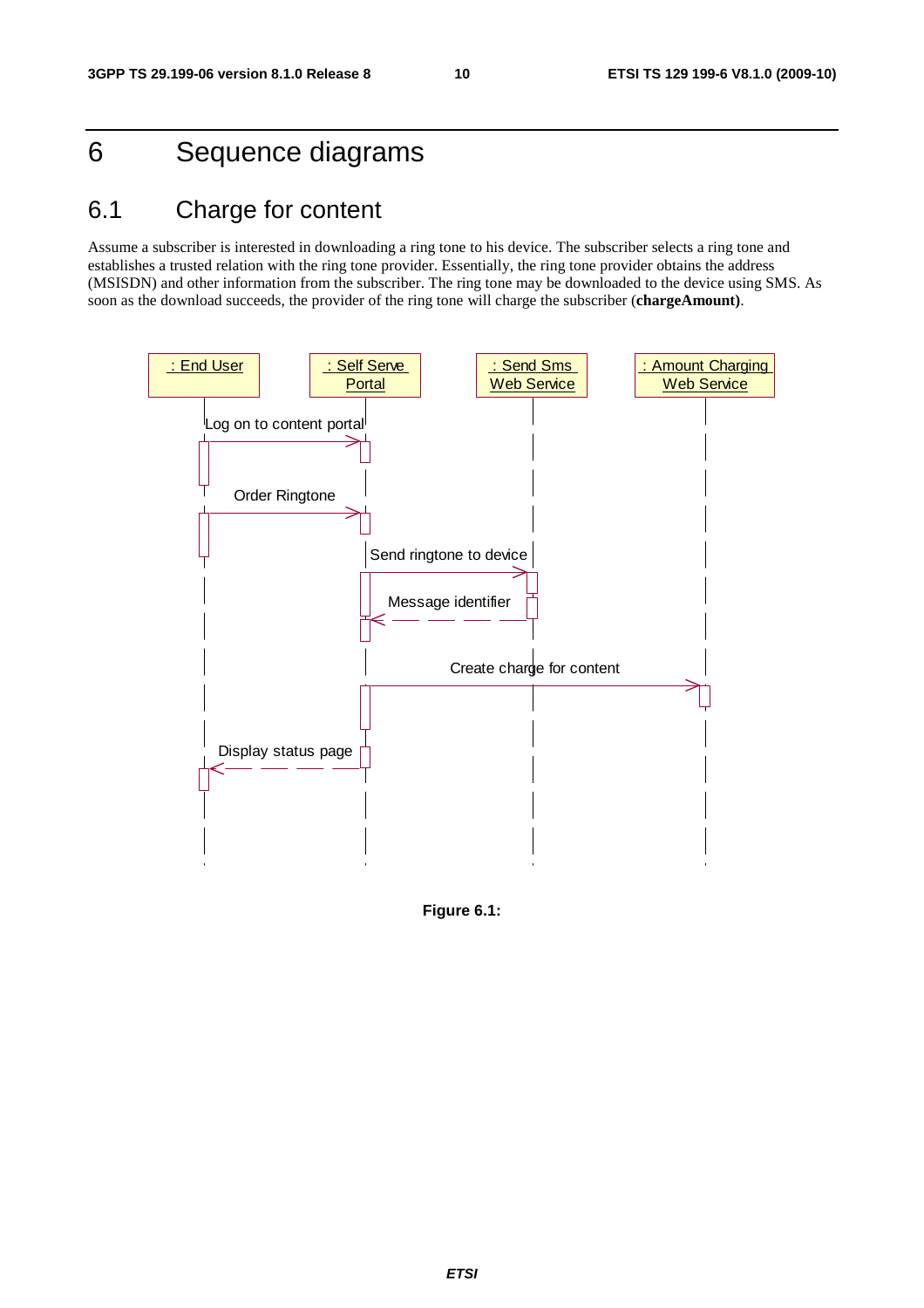## 7 XML Schema data type definition

## 7.1 Void

## 7.2 SplitType structure

SplitType with an endUserIdentifier and percent.

| <b>Name</b>       | Type       | <b>Optional</b> | <b>Description</b>                                                                                                                                                                                                                                                |
|-------------------|------------|-----------------|-------------------------------------------------------------------------------------------------------------------------------------------------------------------------------------------------------------------------------------------------------------------|
| EndUserIdentifier | xsd:anyURI | No.             | The end user's account to be charged                                                                                                                                                                                                                              |
| Percent           | xsd: Int   | No.             | Specifies the allocation of the total charge for this account. The sum of all<br>allocations must equal 100. If sum of percentage allocations is not equal<br>to 100 a service exception (SVC0271) will be thrown. The value of<br>percentage should be positive. |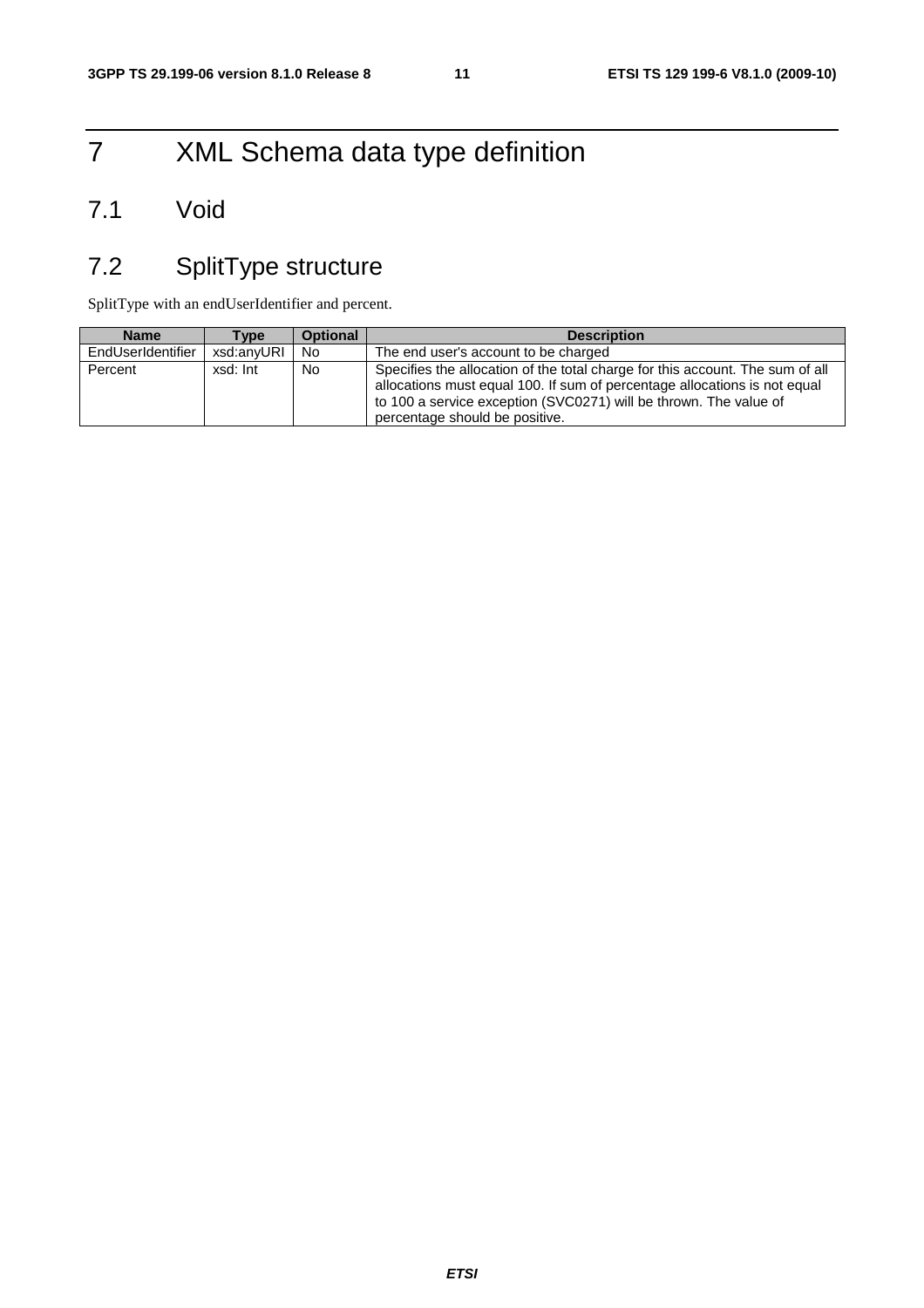## 8 Web Service interface definition

## 8.1 Interface: AmountCharging

Charge operations by currency amount.

### 8.1.1 Operation: ChargeAmount

This message results in directly charging to the account indicated by the end user identifier. The charge is specified as a ChargingInformation, consisting of information on the amount to be charged and a description to appear on the bill and optionally references to individual operations relevant to the charging. The reference code is used to uniquely identify the request; it is the application's responsibility to provide a unique reference code within the scope of the application.

#### 8.1.1.1 Input message: ChargeAmountRequest

| <b>Part name</b>  | Part type                              | <b>Optional</b> | <b>Description</b>                                                                                                                                                                                                                                                                                                                                                                                                                                                                                                                                                 |
|-------------------|----------------------------------------|-----------------|--------------------------------------------------------------------------------------------------------------------------------------------------------------------------------------------------------------------------------------------------------------------------------------------------------------------------------------------------------------------------------------------------------------------------------------------------------------------------------------------------------------------------------------------------------------------|
| endUserIdentifier | xsd:anyURI                             | No.             | The end user's account to be charged                                                                                                                                                                                                                                                                                                                                                                                                                                                                                                                               |
| charge            | parlayx_common_xsd:ChargingInformation | No.             | Information on the charge to be made. In<br>the ChargingInformation the first entry of<br>the Description list is information to appear<br>on the bill, while additional entries (if any)<br>can be references to individual operations<br>relevant to the charging. The amount to be<br>charged appears either directly in the<br>amount-field or as code in the code-field. If<br>both these two fields are missing or empty<br>a service exception (SVC0007) will be<br>thrown. The currency-field, if used, holds<br>the currency to be used for the charging. |
| referenceCode     | xsd:string                             | <b>No</b>       | Textual information to uniquely identify the<br>request, e.g. in case of disputes                                                                                                                                                                                                                                                                                                                                                                                                                                                                                  |

#### 8.1.1.2 Output message: ChargeAmountResponse

|      |  | Part name   Part type   Optional   Description |
|------|--|------------------------------------------------|
| None |  |                                                |

#### 8.1.1.3 Referenced faults

ServiceException from 3GPP TS 29.199-1 [6]:

- SVC0001 Service error.
- SVC0002 Invalid input value.
- SVC0007 Invalid charging information
- SVC0270 Charge failed.

- POL0001 Policy error.
- POL0012 Too many description entries specified.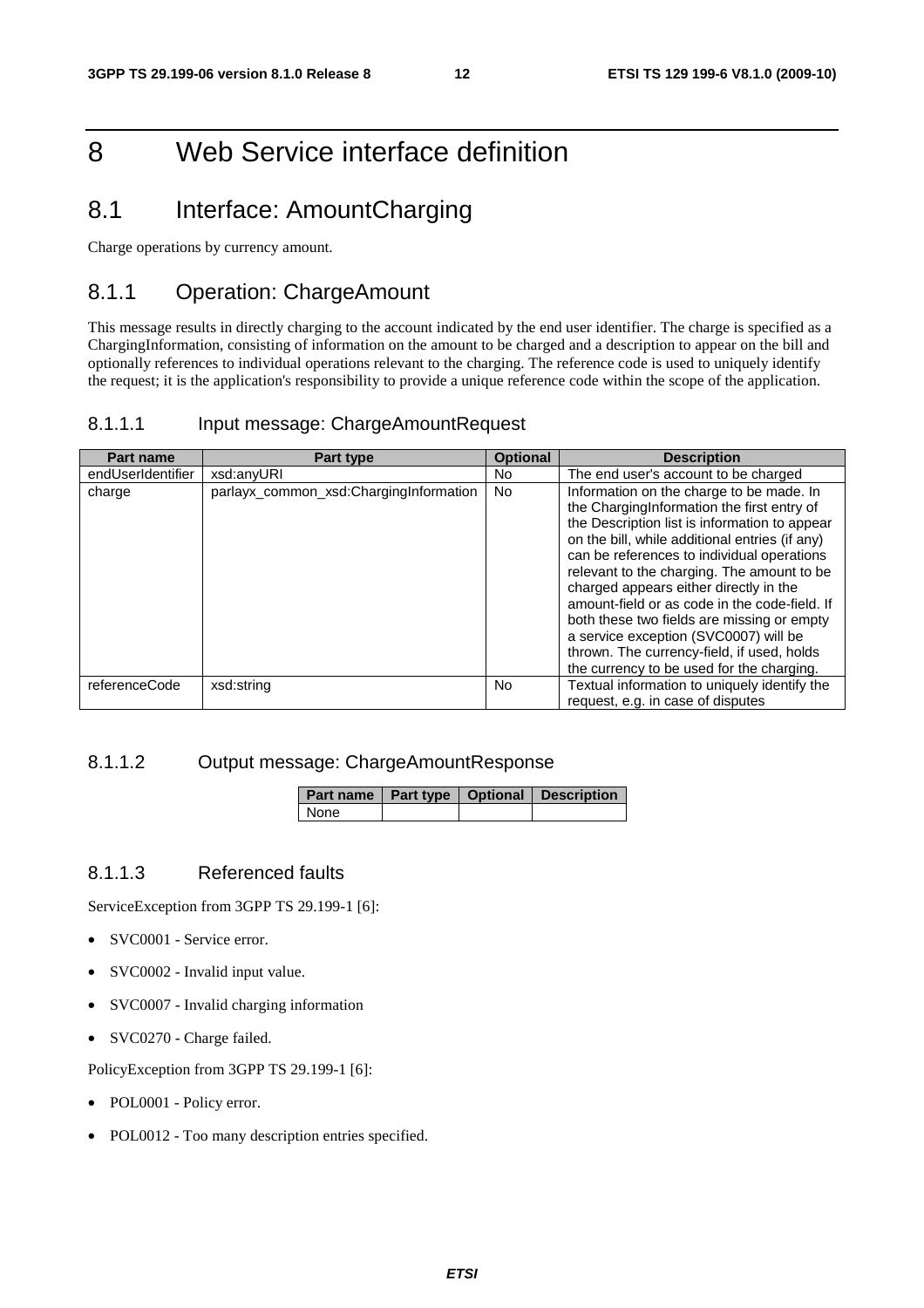### 8.1.2 Operation: RefundAmount

This message results in directly applying a refund to the account indicated by the end user identifier. The refund is specified as a currency amount. The billing text field is used for textual information to appear on the bill. The reference code is used to uniquely identify the request; it is the application's responsibility to provide a unique reference code within the scope of the application.

#### 8.1.2.1 Input message: RefundAmountRequest

| <b>Part name</b>  | Part type                              | <b>Optional</b> | <b>Description</b>                                                                                                                                                                                                                                                                                                                                                                                                                                                                                                                                                    |
|-------------------|----------------------------------------|-----------------|-----------------------------------------------------------------------------------------------------------------------------------------------------------------------------------------------------------------------------------------------------------------------------------------------------------------------------------------------------------------------------------------------------------------------------------------------------------------------------------------------------------------------------------------------------------------------|
| endUserIdentifier | xsd:anyURI                             | No.             | The end user's account to be refunded                                                                                                                                                                                                                                                                                                                                                                                                                                                                                                                                 |
| charge            | parlayx_common_xsd:ChargingInformation | <b>No</b>       | Information on the charge to be refunded.<br>In the ChargingInformation the first entry of<br>the Description list is information to appear<br>on the bill, while additional entries (if any)<br>can be references to individual operations<br>relevant to the refund. The charge to be<br>refunded appears either directly in the<br>amount-field or as code in the code-field. If<br>both these two fields are missing or empty<br>a service exception (SVC0007) will be<br>thrown. The currency-field, if used, holds<br>the currency to be used for the charging. |
| referenceCode     | xsd:string                             | No.             | Textual information to uniquely identify the<br>request, e.g. in case of disputes                                                                                                                                                                                                                                                                                                                                                                                                                                                                                     |

### 8.1.2.2 Output message: RefundAmountResponse

|      |  | Part name   Part type   Optional   Description |
|------|--|------------------------------------------------|
| None |  |                                                |

#### 8.1.2.3 Referenced faults

ServiceException from 3GPP TS 29.199-1 [6]:

- SVC0001 Service error.
- SVC0002 Invalid input value.
- SVC0270 Charge failed.
- SVC0007 Invalid charging information

- POL0001 Policy error.
- POL0012 Too many description entries specified.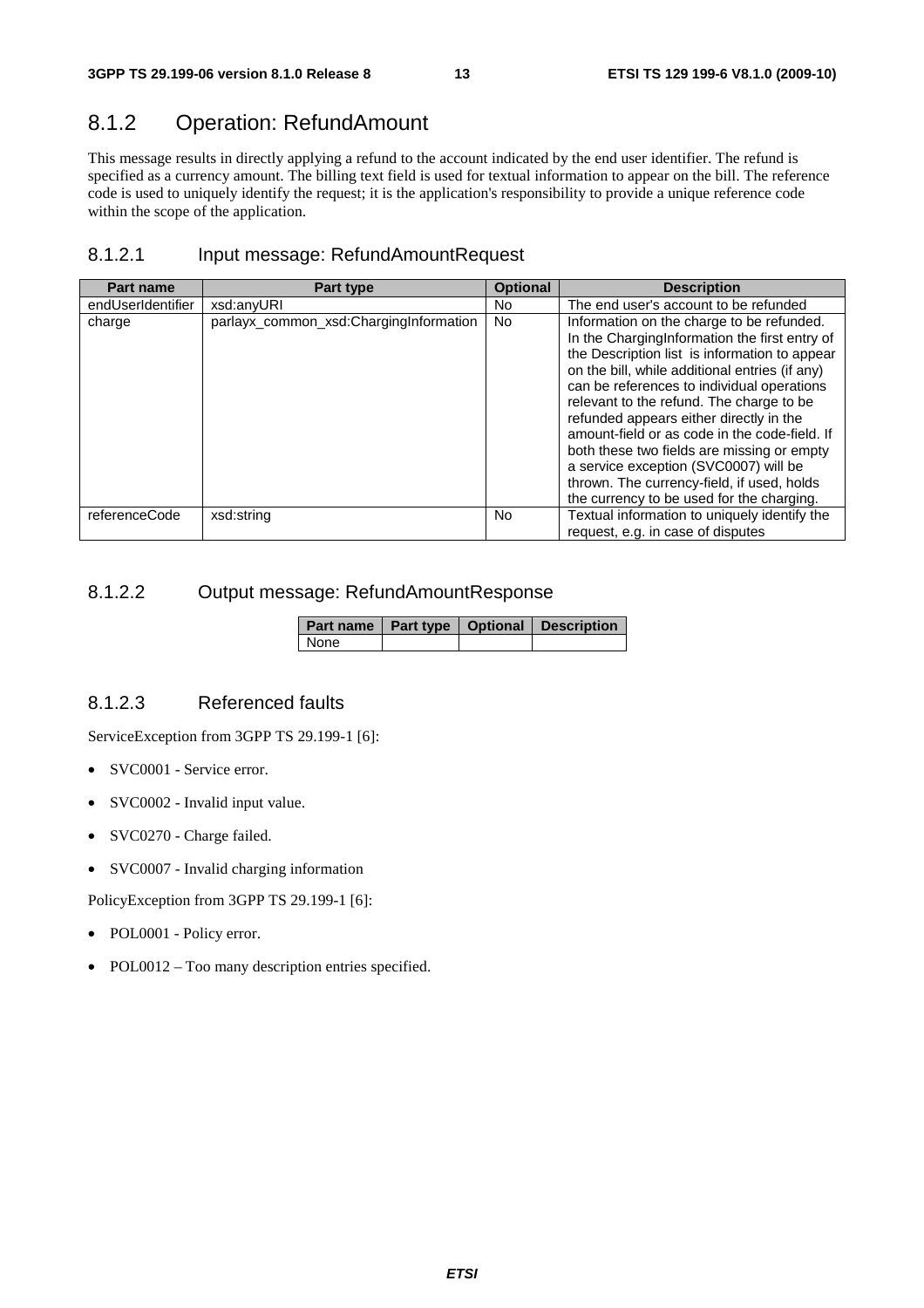## 8.1.3 Operation: ChargeSplitAmount

This message results in directly charging to multiple accounts indicated by multiple end user identifiers simultaneously(e.g. multi-user games or conferences). Each account is specified by two parameters(endUserIdentifier and percent). The charge is specified as a ChargingInformation, consisting of information on the amount to be charged and a description to appear on the bill. The reference code is used to uniquely identify the request; it is the application's responsibility to provide a unique reference code within the scope of the application.

### 8.1.3.1 Input message: ChargeSplitAmountRequest

| Part name     | Part type                              | <b>Optional</b> | <b>Description</b>                                                                                                                                                                                                                                                                                                                                                                                                                                                                                                                                                  |
|---------------|----------------------------------------|-----------------|---------------------------------------------------------------------------------------------------------------------------------------------------------------------------------------------------------------------------------------------------------------------------------------------------------------------------------------------------------------------------------------------------------------------------------------------------------------------------------------------------------------------------------------------------------------------|
| splitInfo     | SplitType[1unbounded]                  | No.             | Multiple sets of endUserIdentifier and percent                                                                                                                                                                                                                                                                                                                                                                                                                                                                                                                      |
|               |                                        |                 | element are specified                                                                                                                                                                                                                                                                                                                                                                                                                                                                                                                                               |
| charge        | parlayx_common_xsd:ChargingInformation | <b>No</b>       | Information on the charge to be made. In the<br>Charging Information the first entry of the<br>Description list is information to appear on<br>the bill, while additional entries (if any) can be<br>references to individual operations relevant to<br>the charging. The amount to be charged<br>appears either directly in the amount-field or<br>as code in the code-field. If both these two<br>fields are missing or empty a service<br>exception (SVC0007) will be thrown. The<br>currency-field, if used, holds the currency to<br>be used for the charging. |
| referenceCode | xsd:string                             | <b>No</b>       | Textual information to uniquely identify the<br>request, e.g. in case of disputes                                                                                                                                                                                                                                                                                                                                                                                                                                                                                   |

#### 8.1.3.2 Output message: ChargeSplitAmountResponse

|             |  | Part name   Part type   Optional   Description |
|-------------|--|------------------------------------------------|
| <b>None</b> |  |                                                |

#### 8.1.3.3 Referenced faults

ServiceException from 3GPP TS 29.199-1 [6]:

- SVC0001 Service error.
- SVC0002 Invalid input value.
- SVC0007 Invalid charging information.
- SVC0270 Charge failed.
- SVC0271 Invalid sum of percentage allocations.

- POL0001 Policy error.
- POL0012 Too many description entries specified.
- POL0250 Too many endUserIdentifiers.
- POL0251 Split charging not supported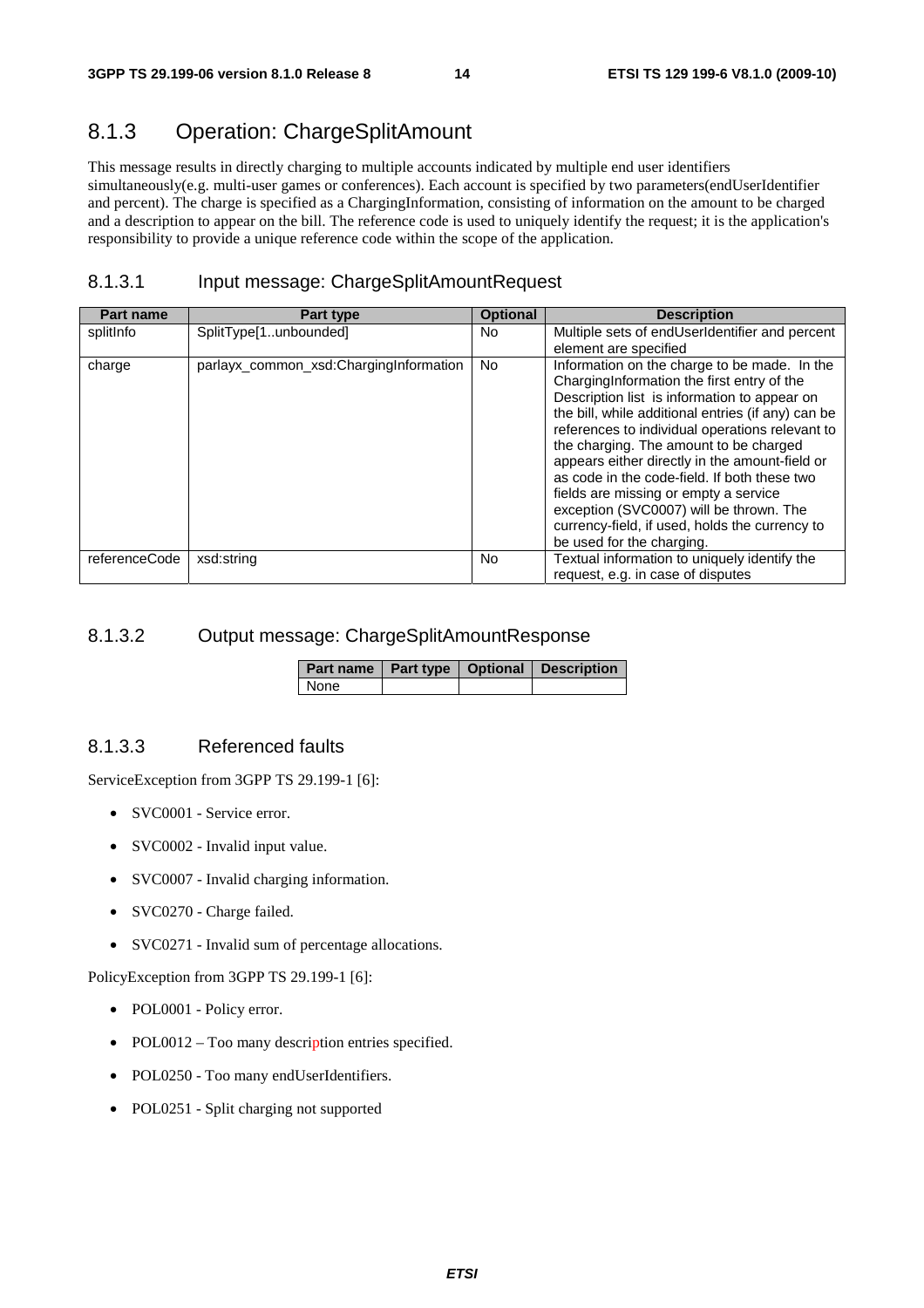## 8.2 Interface: VolumeCharging

Charging operations by volume.

### 8.2.1 Operation: ChargeVolume

This message results in directly charging to the account indicated by the end user identifier. The charge is specified as a volume. The billing text field is used for textual information to appear on the bill. The reference code is used to uniquely identify the request; it is the application's responsibility to provide a unique reference code within the scope of the application.

#### 8.2.1.1 Input message: ChargeVolumeRequest

| Part name         | Part type                            | <b>Optional</b> | <b>Description</b>                                                                  |
|-------------------|--------------------------------------|-----------------|-------------------------------------------------------------------------------------|
| endUserIdentifier | xsd:anyURI                           | No.             | The end user's account to be charged                                                |
| volume            | xsd:long                             | No              | The volume to be charged                                                            |
| billingText       | xsd:string                           | No              | Textual information to appear on the bill                                           |
| referenceCode     | xsd:string                           | No              | Textual information to uniquely identify the request, e.g. in case<br>of disputes   |
| parameters        | parlayx common xsd<br>:NameValuePair | Yes             | Parameters to use to perform rating ("unit", "contract", "service",<br>"operation") |
|                   | [0unbounded]                         |                 |                                                                                     |

#### 8.2.1.2 Output message: ChargeVolumeResponse

|      | Part name   Part type   Optional   Description |
|------|------------------------------------------------|
| None |                                                |

#### 8.2.1.3 Referenced faults

ServiceException from 3GPP TS 29.199-1 [6]:

- SVC0001 Service error.
- SVC0002 Invalid input value.
- SVC0270 Charge failed.

PolicyException from 3GPP TS 29.199-1 [6]: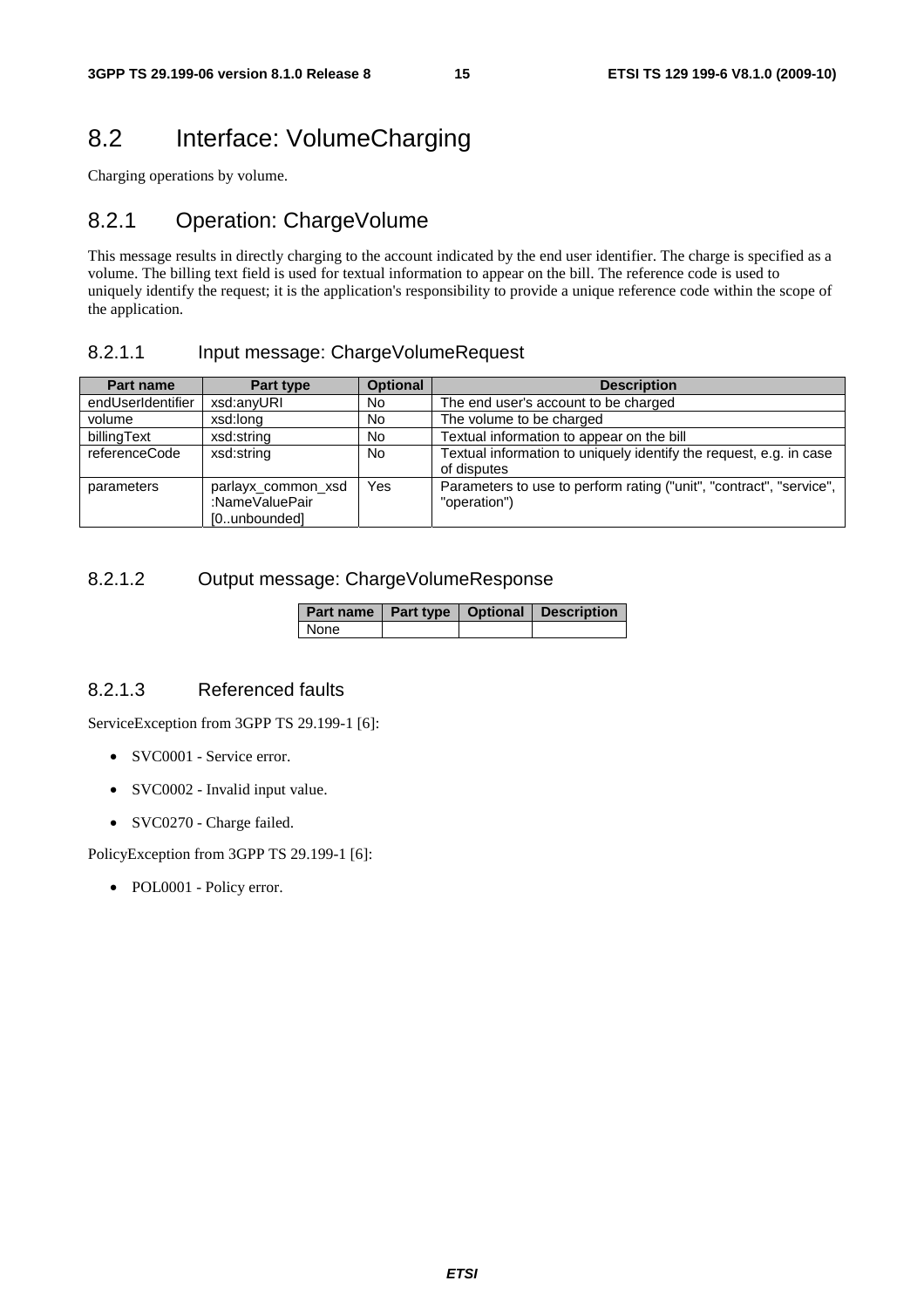## 8.2.2 Operation: GetAmount

This message results in converting the given volume to a currency amount. The end user identifier is given to indicate the subscriber for whom this conversion calculation must be made. The message returns a currency amount if successful.

The following properties may be provided:

- unit, specifying the unit used for measuring volume (e.g. bytes);
- contract, number of a contract that may govern the use;
- service, name of the service to be used (e.g. SendMultimediaMessage);
- operation, name of the operation to be used (e.g. SendMessage).

#### 8.2.2.1 Input message: GetAmountRequest

| <b>Part name</b>  | Part type                                            | <b>Optional</b> | <b>Description</b>                                                                  |
|-------------------|------------------------------------------------------|-----------------|-------------------------------------------------------------------------------------|
| endUserIdentifier | xsd:anvURI                                           | No              | The end user's account to be charged                                                |
| volume            | xsd:long                                             | <b>No</b>       | The volume to be converted                                                          |
| parameters        | parlayx common xsd<br>:NameValuePair<br>[0unbounded] | Yes             | Parameters to use to perform rating ("unit", "contract", "service",<br>"operation") |

### 8.2.2.2 Output message: GetAmountResponse

| Part   | Part type                              | <b>Optional</b> | <b>Description</b>                                                                                                                         |
|--------|----------------------------------------|-----------------|--------------------------------------------------------------------------------------------------------------------------------------------|
| name   |                                        |                 |                                                                                                                                            |
| result | parlayx_common_xsd:ChargingInformation | No.             | The conversion process results in the return of<br>ChargingInformation where the description amount<br>and currency fields must be filled. |

### 8.2.2.3 Referenced faults

ServiceException from 3GPP TS 29.199-1 [6]:

- SVC0001 Service error.
- SVC0002 Invalid input value.

PolicyException from 3GPP TS 29.199-1 [6]: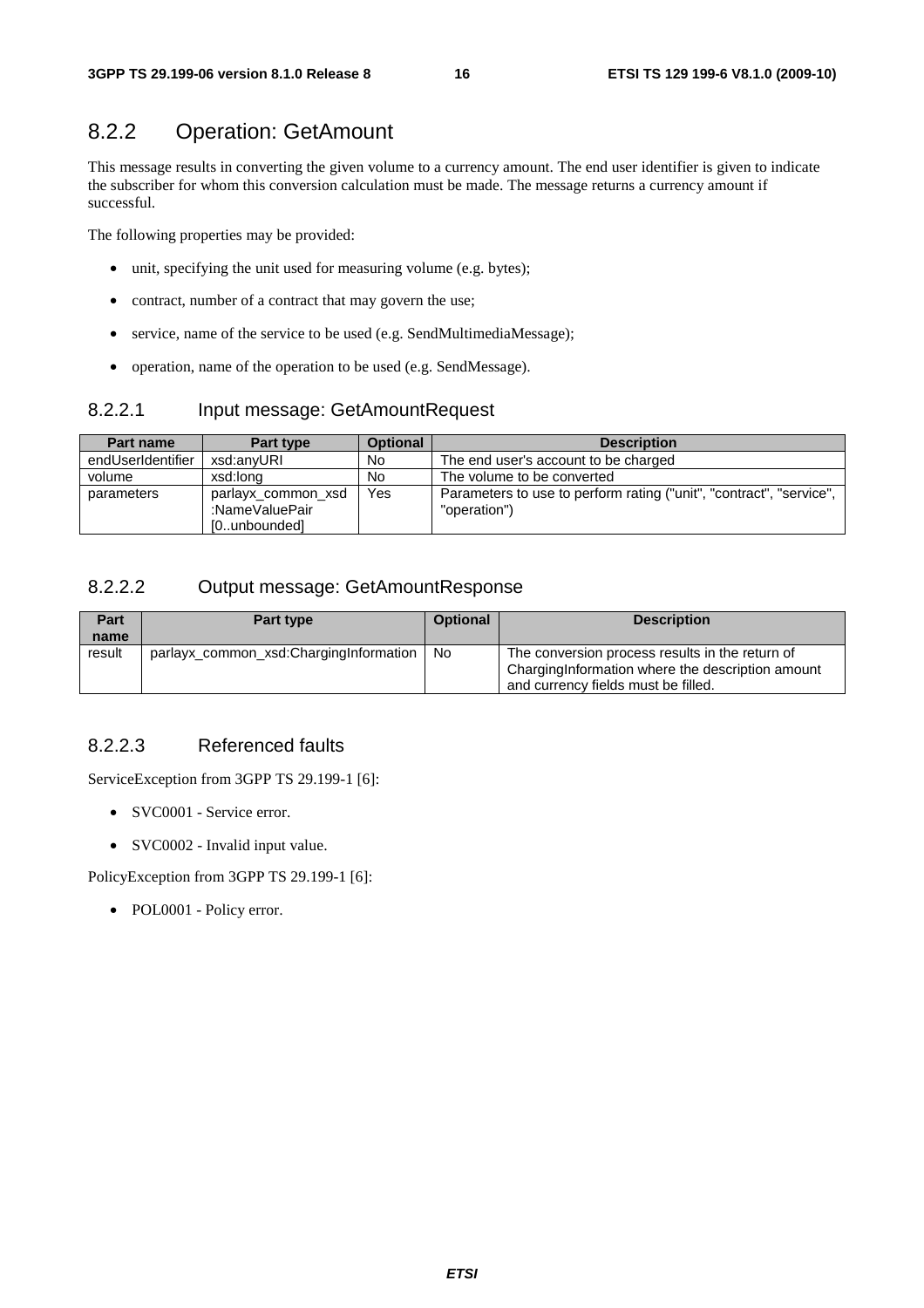## 8.2.3 Operation: RefundVolume

This message results in directly applying a refund to the account indicated by the end user identifier. The refund is specified as a volume. The billing text field is used for textual information to appear on the bill. The reference code is used to uniquely identify the request; it is the application's responsibility to provide a unique reference code within the scope of the application.

### 8.2.3.1 Input message: RefundVolumeRequest

| Part name         | Part type                                            | <b>Optional</b> | <b>Description</b>                                                                  |
|-------------------|------------------------------------------------------|-----------------|-------------------------------------------------------------------------------------|
| endUserIdentifier | xsd:anyURI                                           | No              | The end user's account to be refunded                                               |
| volume            | xsd:long                                             | <b>No</b>       | The volume to be refunded                                                           |
| billingText       | xsd:string                                           | No              | Textual information to appear on the bill                                           |
| referenceCode     | xsd:string                                           | <b>No</b>       | Textual information to uniquely identify the request, e.g. in case<br>of disputes   |
| parameters        | parlayx common xsd<br>:NameValuePair<br>[0unbounded] | Yes             | Parameters to use to perform rating ("unit", "contract", "service",<br>"operation") |

#### 8.2.3.2 Output message: RefundVolumeResponse

|             |  | Part name   Part type   Optional   Description |
|-------------|--|------------------------------------------------|
| <b>None</b> |  |                                                |

#### 8.2.3.3 Referenced faults

ServiceException from 3GPP TS 29.199-1 [6]:

- SVC0001 Service error.
- SVC0002 Invalid input value.
- SVC0270 Charge failed.

PolicyException from 3GPP TS 29.199-1 [6]: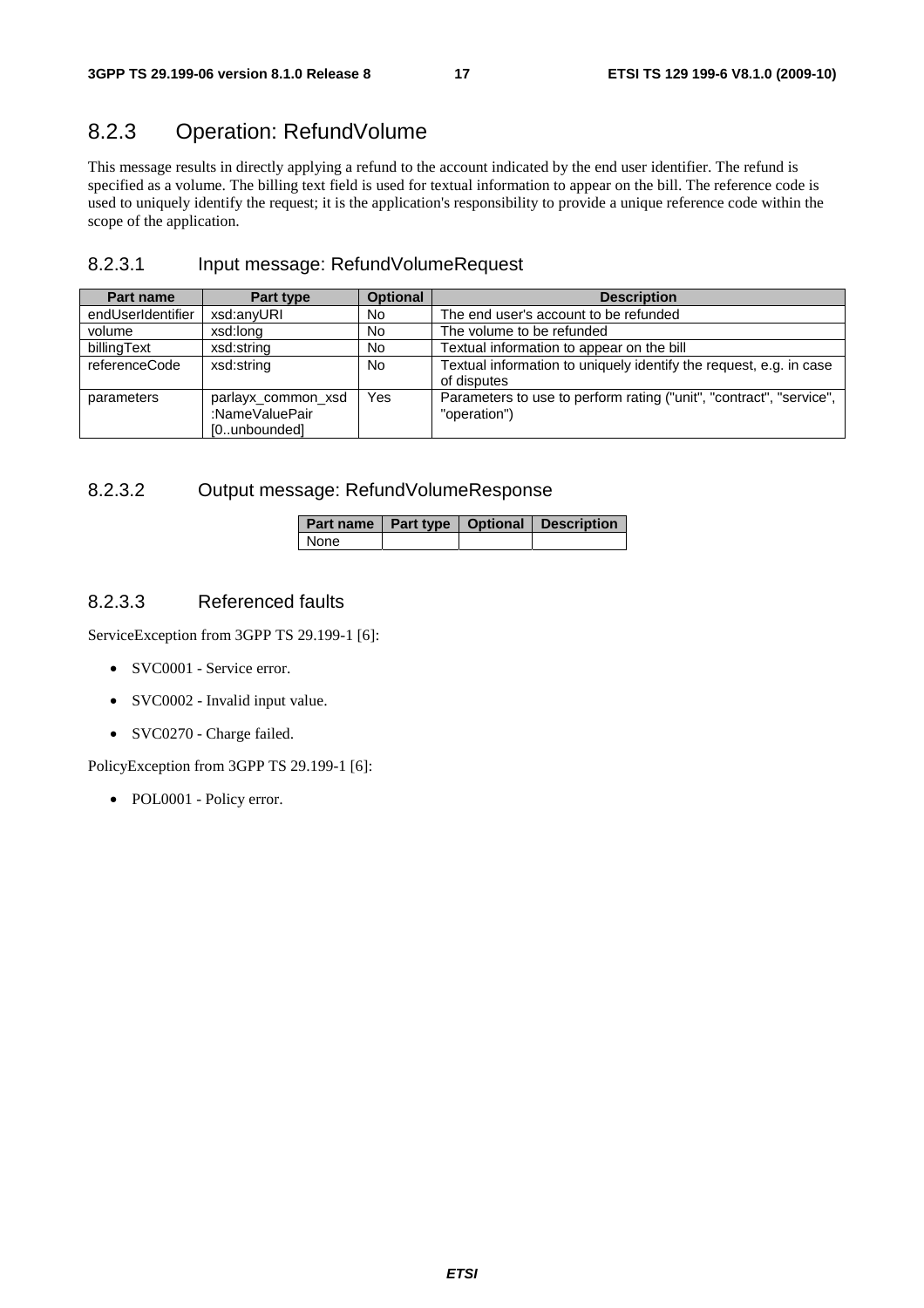## 8.2.4 Operation: ChargeSplitVolume

This message results in directly charging to multiple accounts indicated by multiple end user identifiers simultaneously(e.g. multi-user games or conferences). Each account is specified by two parameters(endUserIdentifier and percent). The charge is specified as a volume. The billing text field is used for textual information to appear on the bill. The reference code is used to uniquely identify the request; it is the application's responsibility to provide a unique reference code within the scope of the application.

### 8.2.4.1 Input message: ChargeSplitVolumeRequest

| Part name     | Part type             | <b>Optional</b> | <b>Description</b>                                                  |
|---------------|-----------------------|-----------------|---------------------------------------------------------------------|
| splitInfo     | SplitType[1unbounded] | No.             | Multiple sets of endUserIdentifier and percent element are          |
|               |                       |                 | specified                                                           |
| Volume        | xsd:long              | No.             | The volume to be charged                                            |
| billingText   | xsd:string            | No              | Textual information to appear on the bill                           |
| referenceCode | xsd:string            | No              | Textual information to uniquely identify the request, e.g. in case  |
|               |                       |                 | of disputes                                                         |
| Parameters    | parlayx common xsd:N  | Yes             | Parameters to use to perform rating ("unit", "contract", "service", |
|               | ameValuePair          |                 | "operation")                                                        |
|               | [0unbounded]          |                 |                                                                     |

### 8.2.4.2 Output message: ChargeSplitVolumeResponse

|      |  | Part name   Part type   Optional   Description |
|------|--|------------------------------------------------|
| None |  |                                                |

#### 8.2.4.3 Referenced faults

ServiceException from 3GPP TS 29.199-1 [6]:

- SVC0001 Service error.
- SVC0002 Invalid input value.
- SVC0270 Charge failed.
- SVC0271 Invalid sum of percentage allocations.

- POL0001 Policy error.
- POL0250 Too many endUserIdentifiers.
- POL0251 Split charging not supported.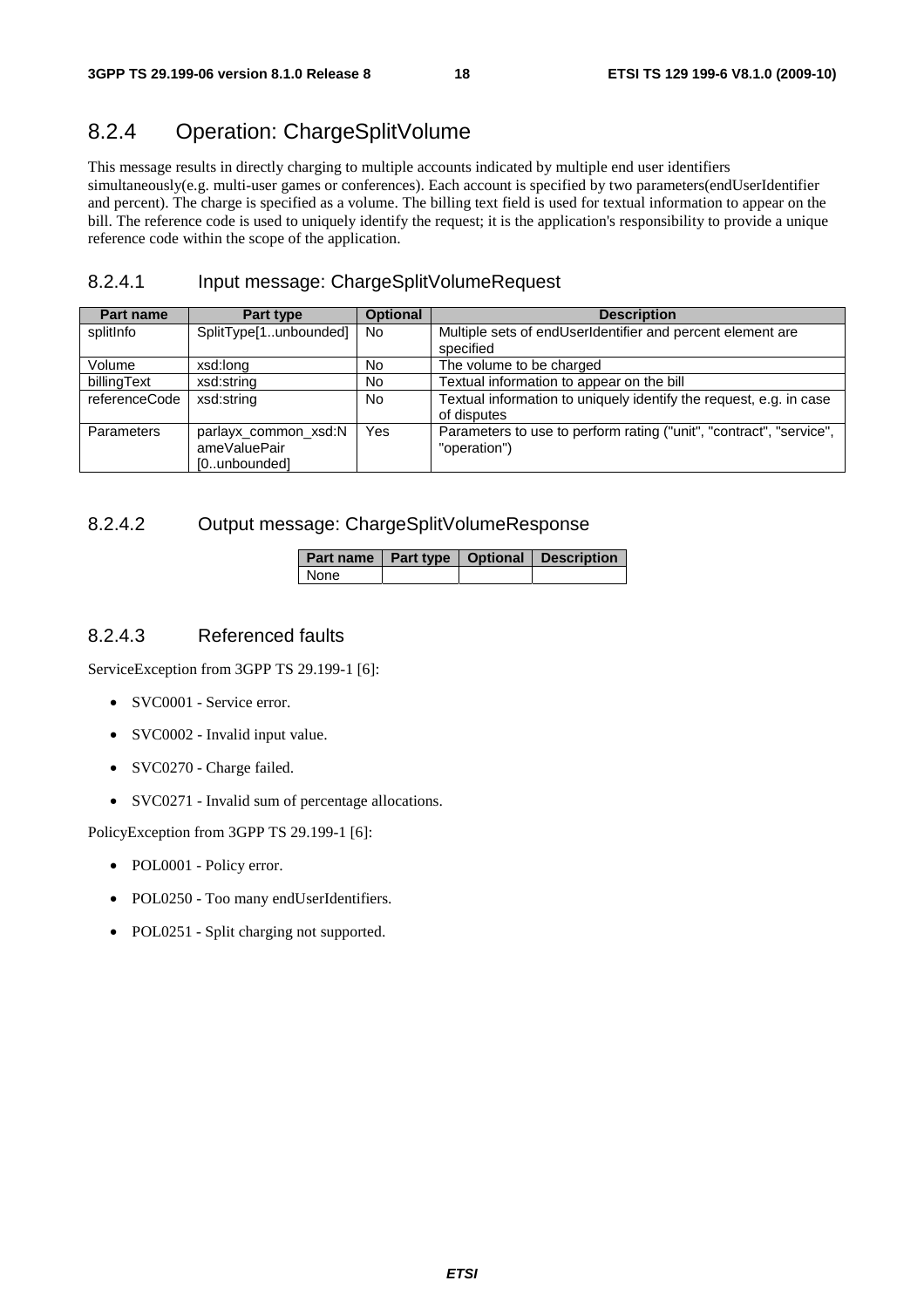## 8.3 Interface: ReserveAmountCharging

Operations to manage reservation charging by currency amount.

### 8.3.1 Operation: ReserveAmount

This message results in directly reserving an amount for an account indicated by the end user identifier. The reservation is specified as ChargingInformation. Note that reservations do not last forever; the duration of a reservation is defined by a service policy. If the reservation times out, the remaining funds will be returned to the account from which this reservation was made. However, the remaining funds shall preferably be returned explicitly to the account using the **releaseReservation** message. The first entry of the Description list of the ChargingInformation is used for textual information to appear on the bill. Subsequent textual information provided as first entry of the Description list during this charging session will be appended to this textual information; one charging session to a reservation will result in only one entry on the bill. In case of success, a reservation id is returned for future reference; e.g. subsequent charging against the existing reservation using the **chargeReservation** message.

#### 8.3.1.1 Input message: ReserveAmountRequest

| <b>Part name</b>  | Part type                              | <b>Optional</b> | <b>Description</b>                                                                                                                                                                                                                                                                                                                                                                                                                                                                                                                                                      |
|-------------------|----------------------------------------|-----------------|-------------------------------------------------------------------------------------------------------------------------------------------------------------------------------------------------------------------------------------------------------------------------------------------------------------------------------------------------------------------------------------------------------------------------------------------------------------------------------------------------------------------------------------------------------------------------|
| endUserIdentifier | xsd:anyURI                             | No.             | The end user's account subject to the                                                                                                                                                                                                                                                                                                                                                                                                                                                                                                                                   |
|                   |                                        |                 | reservation                                                                                                                                                                                                                                                                                                                                                                                                                                                                                                                                                             |
| charge            | parlayx_common_xsd:ChargingInformation | <b>No</b>       | Information on the charge to be reserved.<br>In the ChargingInformation the first entry of<br>the Description list is information to appear<br>on the bill, while additional entries (if any)<br>can be references to individual operations<br>relevant to the charging. The charge to be<br>reserved appears either directly in the<br>amount-field or as code in the code-field. If<br>both these two fields are missing or empty<br>a service exception (SVC0007) will be<br>thrown. The currency-field, if used, holds<br>the currency to be used for the charging. |

#### 8.3.1.2 Output message: ReserveAmountResponse

| Part name   Part type   Optional |                 | <b>Description</b>                                      |
|----------------------------------|-----------------|---------------------------------------------------------|
| result                           | xsd:string   No | I It is an identifier for the newly created reservation |

#### 8.3.1.3 Referenced faults

ServiceException from 3GPP TS 29.199-1 [6]:

- SVC0001 Service error.
- SVC0002 Invalid input value.
- SVC0007 Invalid charging information

- POL0001 Policy error.
- POL0012 Too many description entries specified.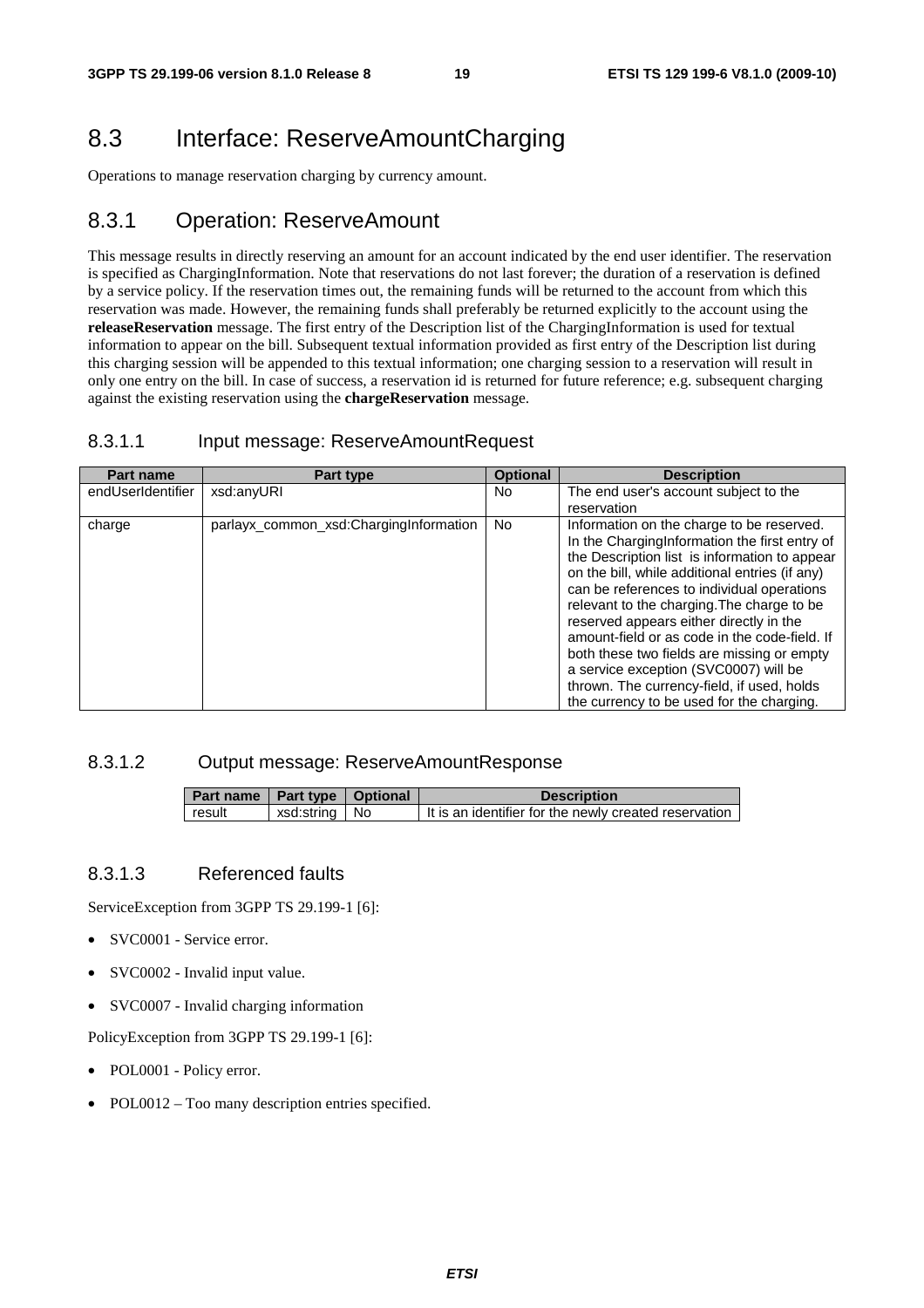## 8.3.2 Operation: ReserveAdditionalAmount

This message results in the addition/reduction of a currency amount to/from an existing reservation indicated by the reservation id. The reservation is specified as a currency amount. Note that reservations do not last forever; the duration of a reservation is defined by a service policy. Invoking this message will extend the current reservation enforcement time by the duration defined in the same service policy. The first entry of the Description list of ChargingInformation is used for appending textual information to appear on the bill. The textual information is appended to the initial textual information given in the first entry of the Description list by the **reserveAmount** message; one charging session to a reservation will result in only one entry on the bill. Reserved credit can be returned to the account through the **releaseReservation** message.

#### 8.3.2.1 Input message: ReserveAdditionalAmountRequest

| Part name             | Part type                                  | <b>Optional</b> | <b>Description</b>                                                                                                                                                                                                                                                                                                                                                                                                                     |
|-----------------------|--------------------------------------------|-----------------|----------------------------------------------------------------------------------------------------------------------------------------------------------------------------------------------------------------------------------------------------------------------------------------------------------------------------------------------------------------------------------------------------------------------------------------|
| reservationIdentifier | xsd:string                                 | No.             | An identifier for the reservation to be                                                                                                                                                                                                                                                                                                                                                                                                |
|                       |                                            |                 | amended                                                                                                                                                                                                                                                                                                                                                                                                                                |
| charge                | parlayx_common_xsd:ChargingInform<br>ation | No              | Information on the charge to be added<br>to (or subtracted from) the reservation.<br>In the ChargingInformation the first entry<br>of the Description list is information to<br>appear on the bill, while additional<br>entries (if any) can be references to<br>individual operations relevant to the<br>charging. The charge to be reserved<br>appears either directly in the amount-<br>field or as code in the code-field. If both |
|                       |                                            |                 | these two fields are missing or empty a<br>service exception (SVC0007) will be<br>thrown. The currency-field is not<br>applicable: the currency is defined only<br>when the reservation is established (i.e.<br>the ReserveAmount operation is<br>invoked).                                                                                                                                                                            |

#### 8.3.2.2 Output message : ReserveAdditionalAmountResponse

|      |  | Part name   Part type   Optional   Description |
|------|--|------------------------------------------------|
| None |  |                                                |

#### 8.3.2.3 Referenced faults

ServiceException from 3GPP TS 29.199-1 [6]:

- SVC0001 Service error.
- SVC0002 Invalid input value.
- SVC0007 Invalid charging information

- POL0001 Policy error.
- POL0012 Too many description entries specified.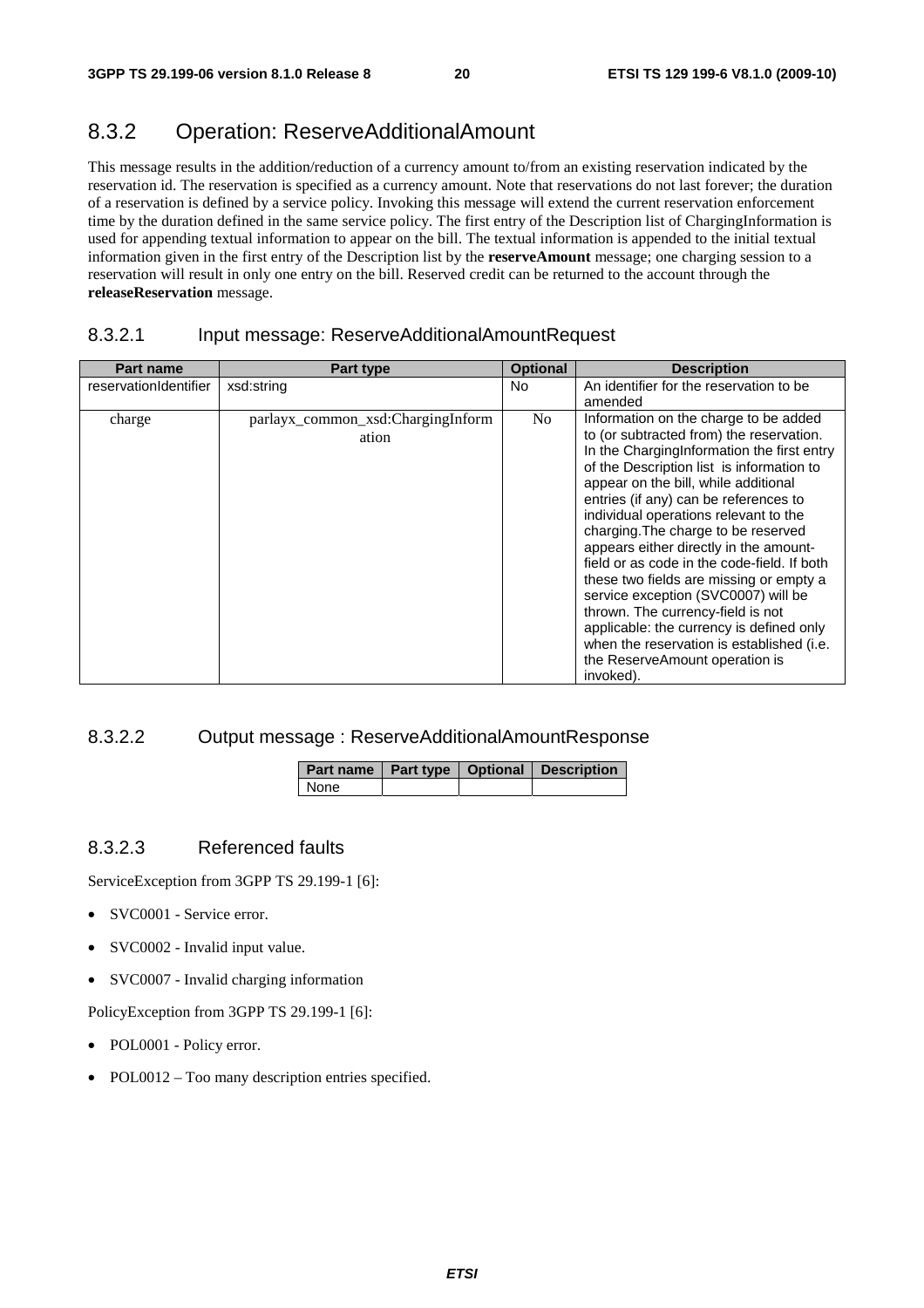## 8.3.3 Operation: ChargeReservation

This message results in charging to a reservation indicated by the reservation id. Reservations, identified by reservation id, are established through invoking the **reserveAmount** message. The charge is specified as ChargingInformation. The first entry of the Descritoin list of the ChargingInformation is used for appending textual information to appear on the bill. The textual information is appended to the initial textual information given in the first entry of the Description list by the **reserveAmount** message; one charging session to a reservation will result in only one entry on the bill. The reference code is used to uniquely identify the request; it is the application's responsibility to provide a unique reference code within the scope of the application.

### 8.3.3.1 Input message: ChargeReservationRequest

| <b>Part name</b>      | Part type                              | <b>Optional</b> | <b>Description</b>                                                                                                                                                                                                                                                                                                                                                                                                                                                                                                                                                                                                                                                       |
|-----------------------|----------------------------------------|-----------------|--------------------------------------------------------------------------------------------------------------------------------------------------------------------------------------------------------------------------------------------------------------------------------------------------------------------------------------------------------------------------------------------------------------------------------------------------------------------------------------------------------------------------------------------------------------------------------------------------------------------------------------------------------------------------|
| reservationIdentifier | xsd:string                             | <b>No</b>       | An identifier for the reservation to be<br>charged                                                                                                                                                                                                                                                                                                                                                                                                                                                                                                                                                                                                                       |
| charge                | parlayx_common_xsd:ChargingInformation | <b>No</b>       | Information on the reservation to be<br>charged. In the ChargingInformation the<br>first entry of the Description list is<br>information to appear on the bill, while<br>additional entries (if any) can be<br>references to individual operations<br>relevant to the charging. The reserved<br>amount to be charged appears either<br>directly in the amount-field or as code in<br>the code-field. If both these two fields<br>are missing or empty a service<br>exception (SVC0007) will be thrown.<br>The currency-field is not applicable: the<br>currency is defined only when the<br>reservation is established (i.e. the<br>ReserveAmount operation is invoked). |
| referenceCode         | xsd:string                             | <b>No</b>       | Textual information to uniquely identify<br>the request, e.g. in case of disputes                                                                                                                                                                                                                                                                                                                                                                                                                                                                                                                                                                                        |

#### 8.3.3.2 Output message: ChargeReservationResponse

|      |  | Part name   Part type   Optional   Description |
|------|--|------------------------------------------------|
| None |  |                                                |

#### 8.3.3.3 Referenced faults

ServiceException from 3GPP TS 29.199-1 [6]:

- SVC0001 Service error.
- SVC0002 Invalid input value.
- SVC0007 Invalid charging information
- SVC0270 Charge failed.

- POL0001 Policy error.
- POL0012 Too many description entries specified.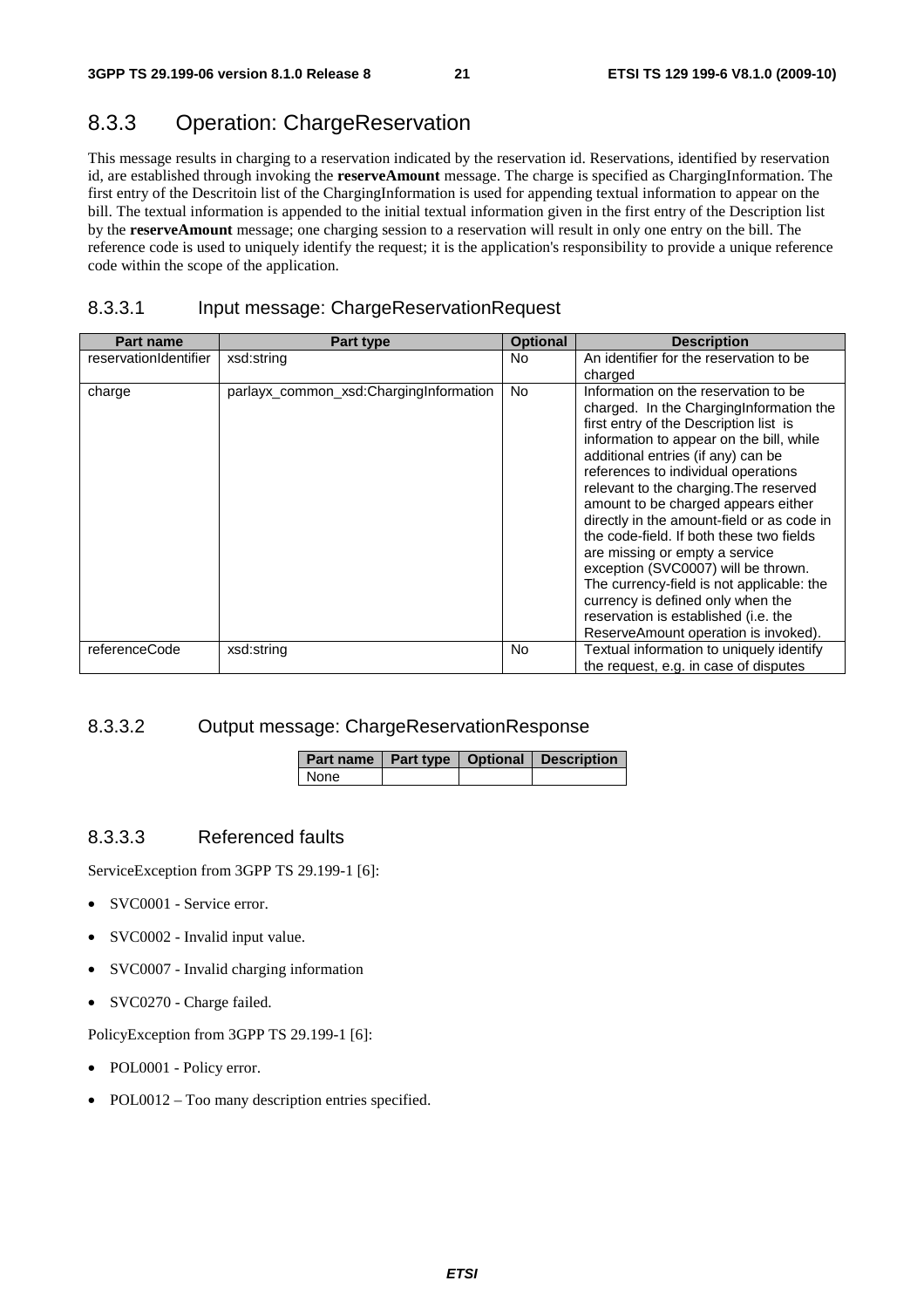## 8.3.4 Operation: ReleaseReservation

Returns funds left in a reservation indicated by reservation id to the account from which this reservation was made. Reservations, identified by reservation id, are established by invoking the reserveAmount message.

#### 8.3.4.1 Input message: ReleaseReservationRequest

| Part name                               | Part type   Optional | <b>Description</b>                               |
|-----------------------------------------|----------------------|--------------------------------------------------|
| reservationIdentifier   xsd:string   No |                      | An identifier for the reservation to be released |

#### 8.3.4.2 Output message: ReleaseReservationResponse

|      |  | Part name   Part type   Optional   Description |
|------|--|------------------------------------------------|
| None |  |                                                |

#### 8.3.4.3 Referenced faults

ServiceException from 3GPP TS 29.199-1 [6]:

- SVC0001 Service error.
- SVC0002 Invalid input value.

PolicyException from 3GPP TS 29.199-1 [6]: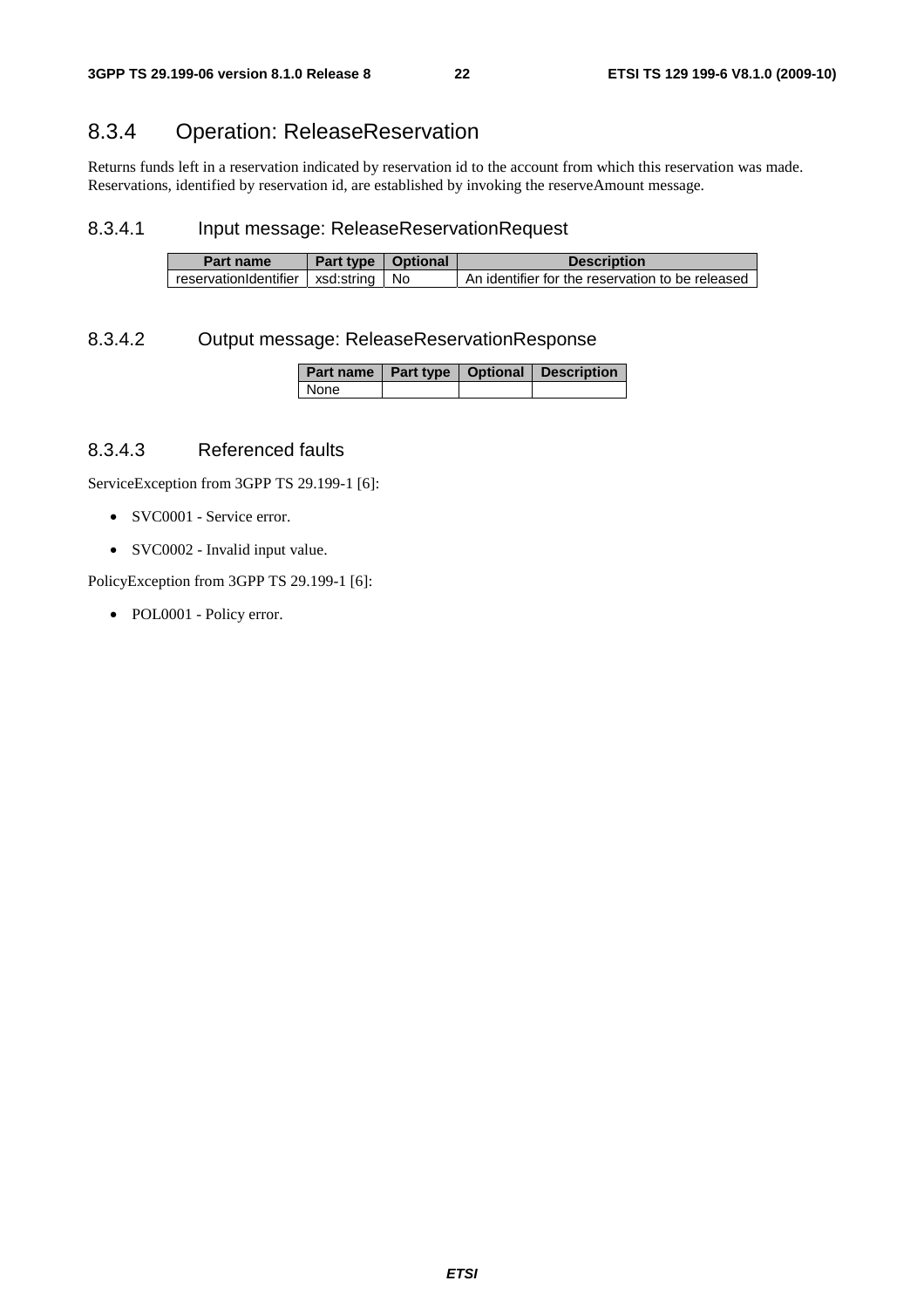## 8.4 Interface: ReserveVolumeCharging

Operations to manage reservation charging by volume amount.

### 8.4.1 Operation: GetAmount

Returns the amount resulting from converting the given volume. The end user identifier is given to indicate the subscriber for whom this calculation must be made. The message returns a currency amount if successful.

The following properties may be provided:

- unit, specifying the unit used for measuring volume (e.g. bytes);
- contract, number of a contract that may govern the use;
- service, name of the service to be used (e.g. SendMultimediaMessage);
- operation, name of the operation to be used (e.g. SendMessage).

#### 8.4.1.1 Input message: GetAmountRequest

| <b>Part name</b>  | Part type                                            | <b>Optional</b> | <b>Description</b>                                                                  |
|-------------------|------------------------------------------------------|-----------------|-------------------------------------------------------------------------------------|
| endUserIdentifier | xsd:anvURI                                           | No              | The end user's account to be charged                                                |
| volume            | xsd:lona                                             | <b>No</b>       | The volume to be converted                                                          |
| parameters        | parlayx common xsd<br>:NameValuePair<br>[0unbounded] | Yes             | Parameters to use to perform rating ("unit", "contract", "service",<br>"operation") |

### 8.4.1.2 Output message : GetAmountResponse

| Part<br>name | Part type                                   | <b>Optional</b> | <b>Description</b>                                                                                                                                                                                                |
|--------------|---------------------------------------------|-----------------|-------------------------------------------------------------------------------------------------------------------------------------------------------------------------------------------------------------------|
| result       | parlayx_common_xsd:ChargingInformation   No |                 | It is the currency amount resulting from the<br>conversion process<br>The conversion process results in the return of<br>Charging Information where the description amount<br>and currency fields must be filled. |

### 8.4.1.3 Referenced faults

ServiceException from 3GPP TS 29.199-1 [6]:

- SVC0001 Service error.
- SVC0002 Invalid input value.

PolicyException from 3GPP TS 29.199-1 [6]: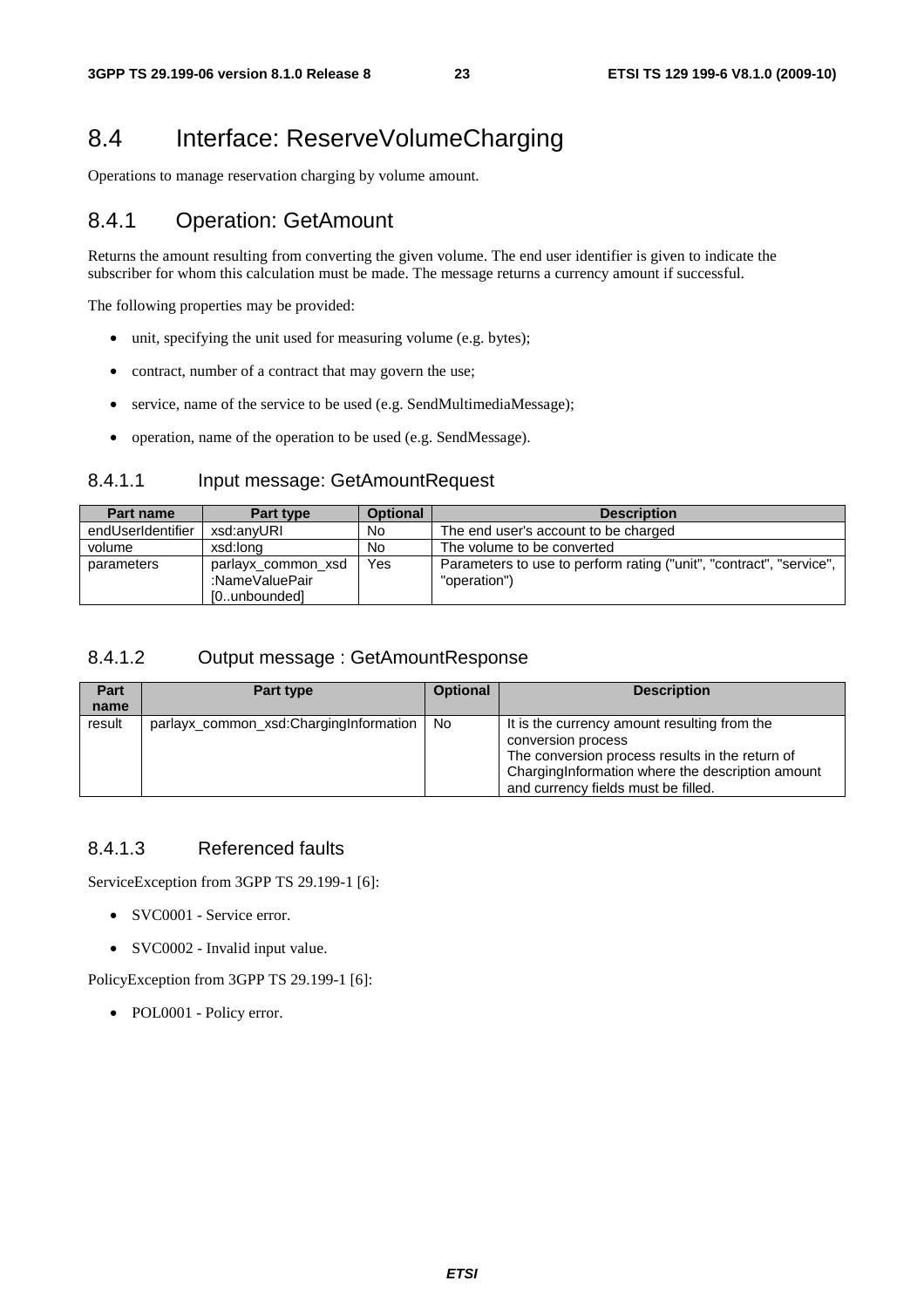## 8.4.2 Operation: ReserveVolume

Reserves an amount of an account indicated by the end user identifier. The reservation is specified as a volume. Note that reservations do not last forever; the duration of a reservation is defined by a service policy. If the reservation times out, the remaining volume will be returned to the account from which this reservation was made. However, the remaining volume should preferably be returned explicitly to the account using the **releaseReservation** message. The billing text field is used for textual information to appear on the bill. Subsequent textual information provided during this charging session will be appended to this textual information; one charging session to a reservation will result in only one entry on the bill. In case of success, a reservation identifier is returned for future reference; e.g. subsequent charging against the existing reservation using the **chargeReservation** message.

#### 8.4.2.1 Input message: ReserveVolumeRequest

| Part name         | Part type                                               | <b>Optional</b> | <b>Description</b>                                                                                                                                                                                                                                                                                                                                                                             |
|-------------------|---------------------------------------------------------|-----------------|------------------------------------------------------------------------------------------------------------------------------------------------------------------------------------------------------------------------------------------------------------------------------------------------------------------------------------------------------------------------------------------------|
| endUserIdentifier | xsd:anyURI                                              | No.             | The end user's account subject to the reservation                                                                                                                                                                                                                                                                                                                                              |
| volume            | xsd:long                                                | No.             | The volume of the reservation                                                                                                                                                                                                                                                                                                                                                                  |
| billingText       | xsd:string                                              | No.             | Textual information to appear on the bill                                                                                                                                                                                                                                                                                                                                                      |
| parameters        | parlayx common<br>xsd:NameValue<br>Pair<br>[0unbounded] | Yes             | Parameters to use to perform rating ("unit", "contract", "service",<br>"operation").<br>There is a maximum of one instance of each parameter type.<br>Example, for the request "reserve 5 minutes of the gold video<br>service", the volume part value is 5 and the parameters part has the<br>following properties:<br>"unit"=minutes<br>$\bullet$<br>"contract"=gold<br>٠<br>"service"=video |

#### 8.4.2.2 Output message: ReserveVolumeResponse

| Part name   Part type   Optional |                 | <b>Description</b>                                      |
|----------------------------------|-----------------|---------------------------------------------------------|
| result                           | xsd:string   No | I It is an identifier for the newly created reservation |

#### 8.4.2.3 Referenced faults

ServiceException from 3GPP TS 29.199-1 [6]:

- SVC0001 Service error.
- SVC0002 Invalid input value.

PolicyException from 3GPP TS 29.199-1 [6]: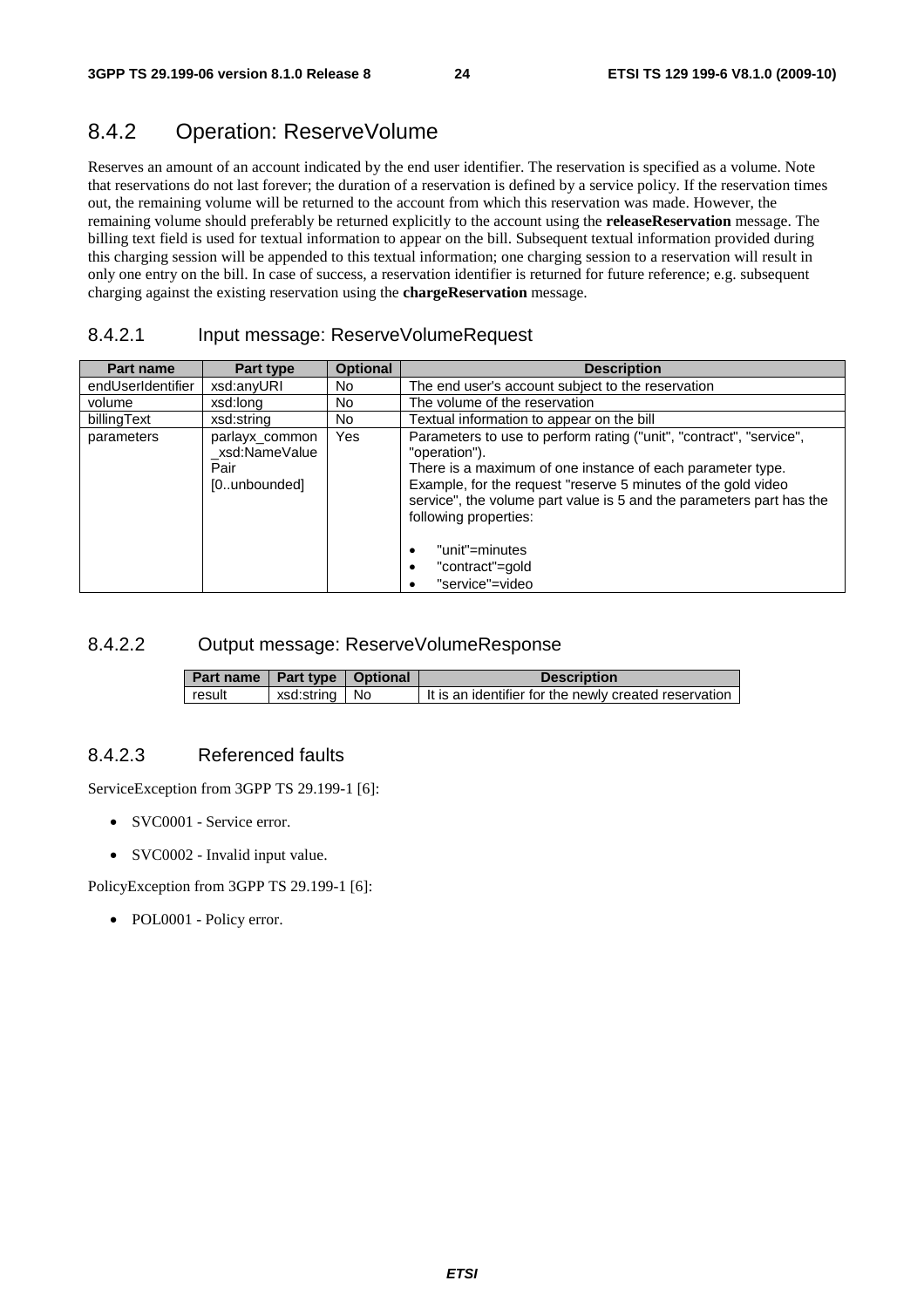## 8.4.3 Operation: ReserveAdditionalVolume

Adds/reduces a volume to an existing reservation indicated by the reservation id. The reservation is specified as a volume. Note that reservations do not last forever; the duration of a reservation is defined by a service policy. Invoking this message will extend the current reservation enforcement time by the duration defined in the same service policy. The billing text field is used for appending textual information to appear on the bill. The textual information is appended to the initial textual information given by the **reserveVolume** message; one charging session to a reservation will result in only one entry on the bill. A reserved credit can be returned to the account through the **releaseReservation** message.

#### 8.4.3.1 Input message: ReserveAdditionalVolumeRequest

| Part name             | Part type  | <b>Optional</b> | <b>Description</b>                                                                                                                                                                                               |
|-----------------------|------------|-----------------|------------------------------------------------------------------------------------------------------------------------------------------------------------------------------------------------------------------|
| reservationIdentifier | xsd:string | No              | An identifier for the reservation to be amended                                                                                                                                                                  |
| volume                | xsd:long   | No              | The volume to be added to (or subtracted from) the reservation.<br>[Note the associated rating parameters are the same as those defined in<br>the parameters part of the original ReserveVolumeRequest message.] |
| billingText           | xsd:string | <b>No</b>       | Textual information to appear on the bill                                                                                                                                                                        |

#### 8.4.3.2 Output message: ReserveAdditionalVolumeResponse

|      |  | Part name   Part type   Optional   Description |
|------|--|------------------------------------------------|
| None |  |                                                |

#### 8.4.3.3 Referenced faults

ServiceException from 3GPP TS 29.199-1 [6]:

- SVC0001 Service error.
- SVC0002 Invalid input value.

PolicyException from 3GPP TS 29.199-1 [6]: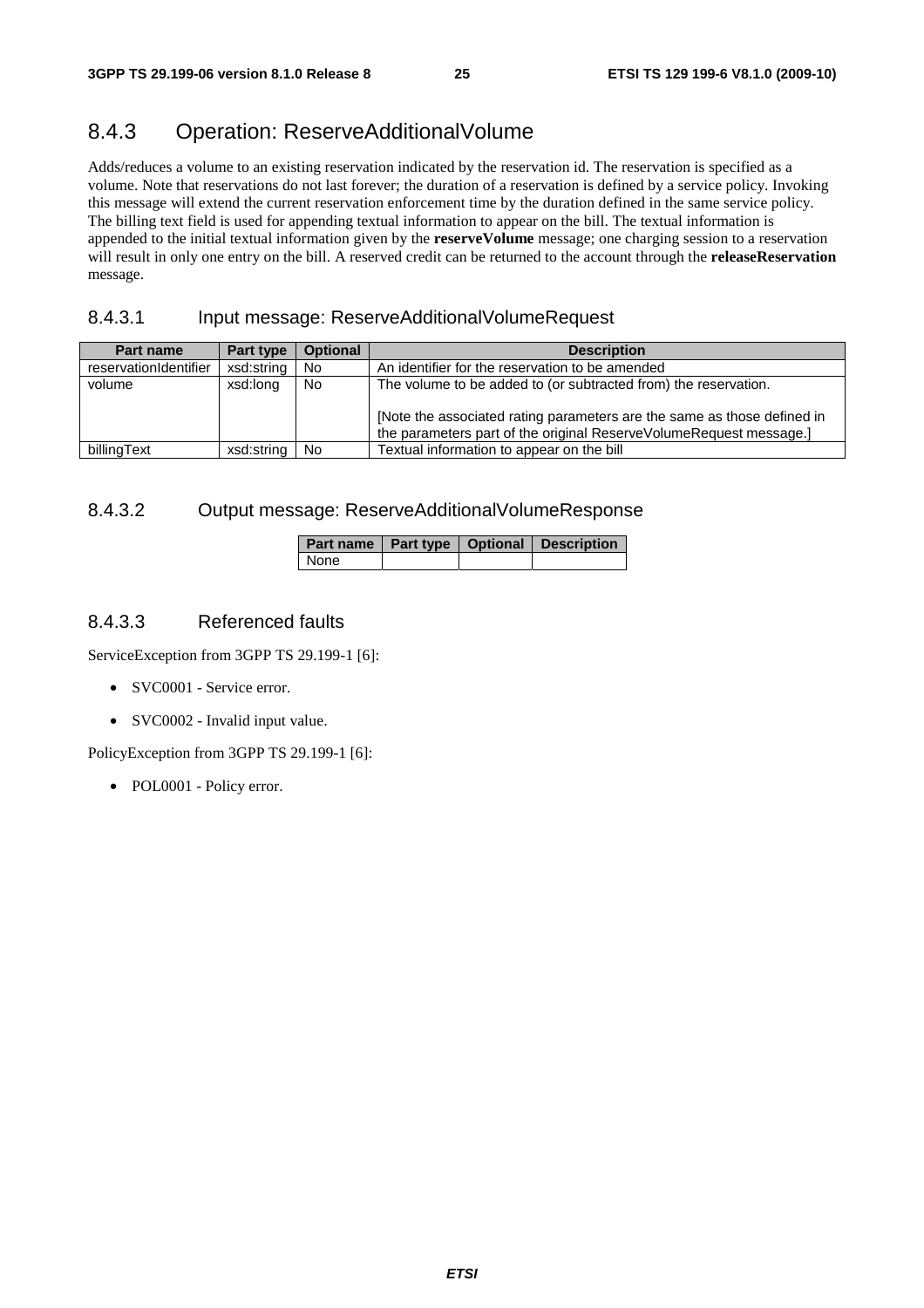### 8.4.4 Operation: ChargeReservation

This message results in charging to a reservation indicated by the reservation id.. Reservations, identified by reservation id., are established through invoking the **reserveVolume** message. The charge is specified as a volume. Optionally, the billing text field can be used for appending textual information to appear on the bill. The textual information is appended to the initial textual information given by the **reserveVolume** message; one charging session to a reservation will result in only one entry on the bill. The reference code is used to uniquely identify the request; it is the application's responsibility to provide a unique reference code within the scope of the application.

#### 8.4.4.1 Input message: ChargeReservationRequest

| Part name             | Part type  | <b>Optional</b> | <b>Description</b>                                                                                                                            |
|-----------------------|------------|-----------------|-----------------------------------------------------------------------------------------------------------------------------------------------|
| reservationIdentifier | xsd:string | No              | An identifier for the reservation to be charged                                                                                               |
| volume                | xsd:long   | No              | The volume to be charged.                                                                                                                     |
|                       |            |                 | [Note the associated rating parameters are the same as those defined in<br>the parameters part of the original ReserveVolumeRequest message.] |
| billingText           | xsd:string | Yes             | Textual information to appear on the bill                                                                                                     |
| referenceCode         | xsd:string | No.             | Textual information to uniquely identify the request, e.g. in case of<br>disputes                                                             |

### 8.4.4.2 Output message: ChargeReservationResponse

|        |  | Part name   Part type   Optional   Description |
|--------|--|------------------------------------------------|
| l None |  |                                                |

#### 8.4.4.3 Referenced faults

ServiceException from 3GPP TS 29.199-1 [6]:

- SVC0001 Service error.
- SVC0002 Invalid input value.
- SVC0270 Charge failed.

PolicyException from 3GPP TS 29.199-1 [6]: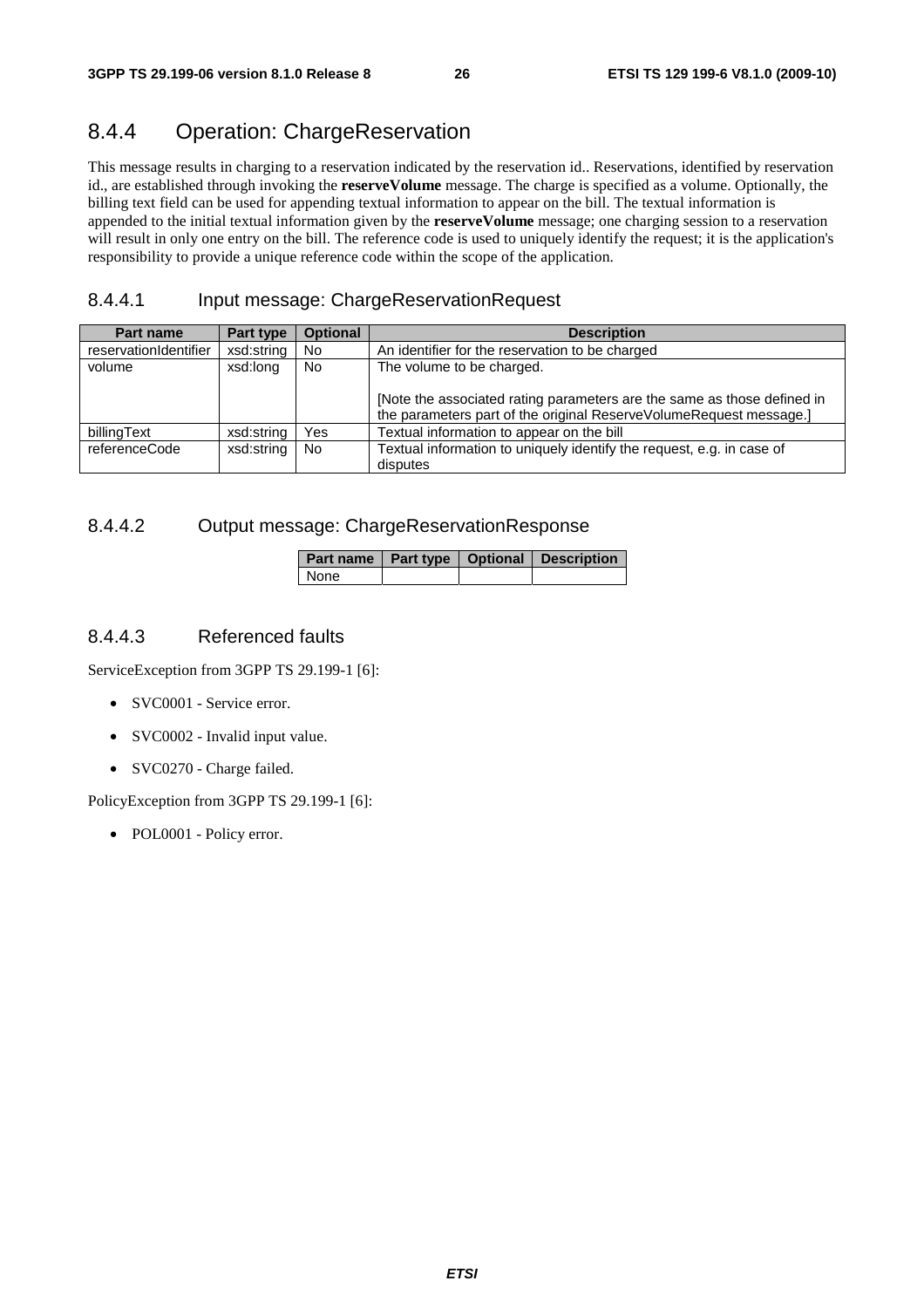## 8.4.5 Operation: ReleaseReservation

Returns funds left in a reservation indicated by reservation id. to the account from which this reservation was made. Reservations, identified by reservation id., are established through invoking the **reserveVolume** message.

#### 8.4.5.1 Input message: ReleaseReservationRequest

| Part name                               | Part type   Optional | <b>Description</b>                               |
|-----------------------------------------|----------------------|--------------------------------------------------|
| reservationIdentifier   xsd:string   No |                      | An identifier for the reservation to be released |

#### 8.4.5.2 Output message: ReleaseReservationResponse

|      |  | Part name   Part type   Optional   Description |  |  |
|------|--|------------------------------------------------|--|--|
| None |  |                                                |  |  |

#### 8.4.5.3 Referenced faults

ServiceException from 3GPP TS 29.199-1 [6]:

- SVC0001 Service error.
- SVC0002 Invalid input value.

PolicyException from 3GPP TS 29.199-1 [6]: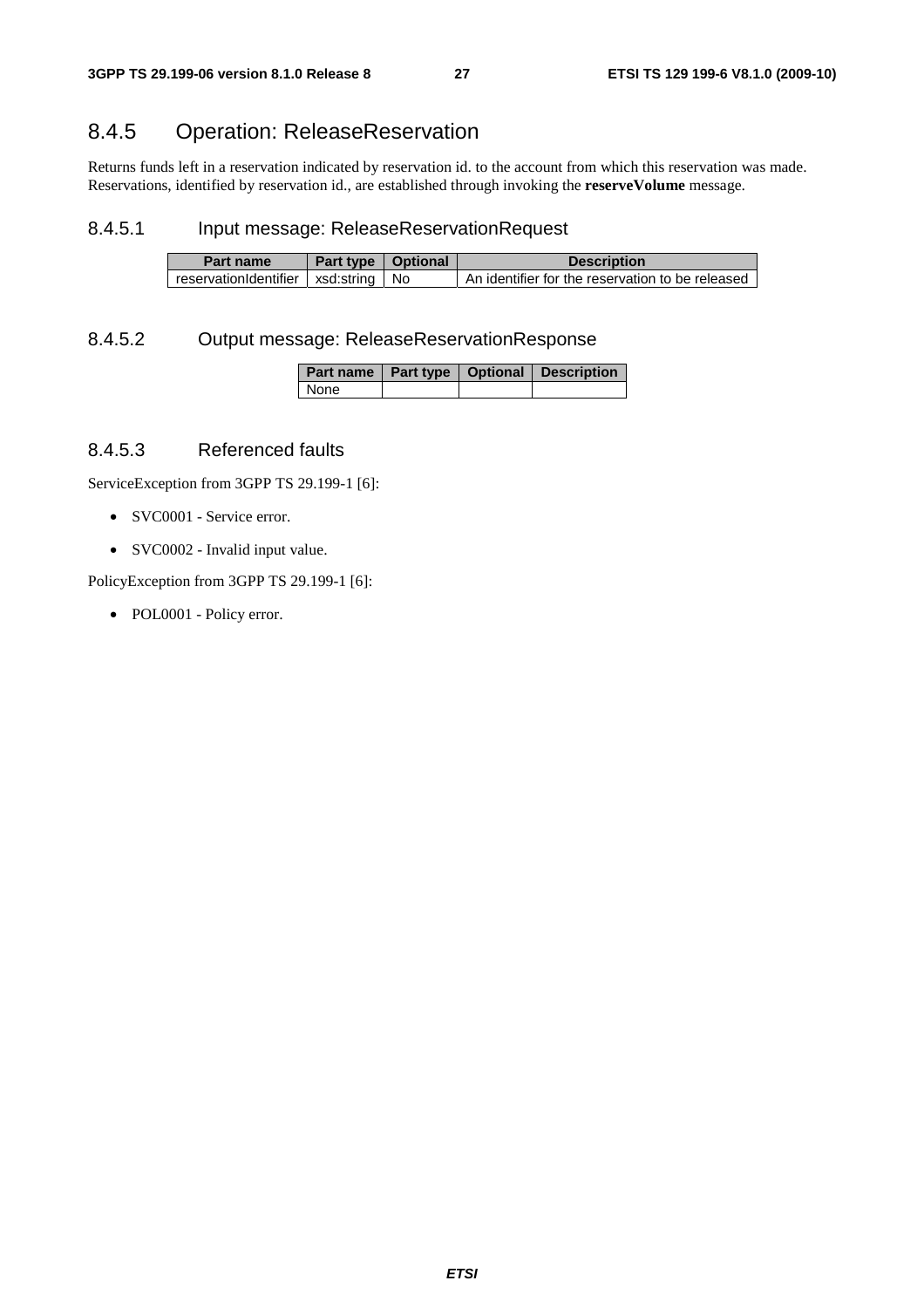## 9 Fault definitions

9.1 ServiceException

## 9.1.1 SVC0270: Charge failed

| <b>Name</b>          | <b>Description</b>                                     |
|----------------------|--------------------------------------------------------|
| Message Id   SVC0270 |                                                        |
| Text                 | Charging operation failed, the charge was not applied. |
| Variables            | None                                                   |

## 9.1.2 SVC0271: Invalid sum of percentage allocations

| <b>Name</b> | <b>Description</b>                                |
|-------------|---------------------------------------------------|
| Message Id  | SVC0271                                           |
| Text        | Sum of percentage allocations is not equal to 100 |
| Variables   | None                                              |

## 9.2 PolicyException

## 9.2.1 POL0250: Too many endUserIdentifiers

| <b>Name</b>          | <b>Description</b>                                         |
|----------------------|------------------------------------------------------------|
| Message Id   POL0250 |                                                            |
| Text                 | Too many endUserIdentifier is specified in message part %1 |
| Variables            | %1 - message part                                          |

## 9.2.2 POL0251: Split charging not supported

| <b>Name</b> | <b>Description</b>              |
|-------------|---------------------------------|
| Message Id  | POL0251                         |
| Text        | Split Charging is not supported |
| Variables   | None                            |

## 10 Service policies

| <b>Name</b>                | Type              | <b>Description</b>                                            |
|----------------------------|-------------------|---------------------------------------------------------------|
| Currency                   | xsd:string        | Currency used by service (per ISO 4217)                       |
| MaximumEndUserIdentifier   | xsd: int          | Maximum number of endUserIdentifier that can be charged       |
|                            |                   | simultaneously                                                |
| SplitChargingAvailable     | xsd: boolean      | Is split charging feature available                           |
| <b>ReservationDuration</b> | common:TimeMetric | Default duration of either a currency amount reservation or a |
|                            |                   | volume reservation                                            |
| <b>MaximumDescriptions</b> | xsd:int           | Maximum number of Descriptions that can be charged            |
|                            |                   | simultaneously                                                |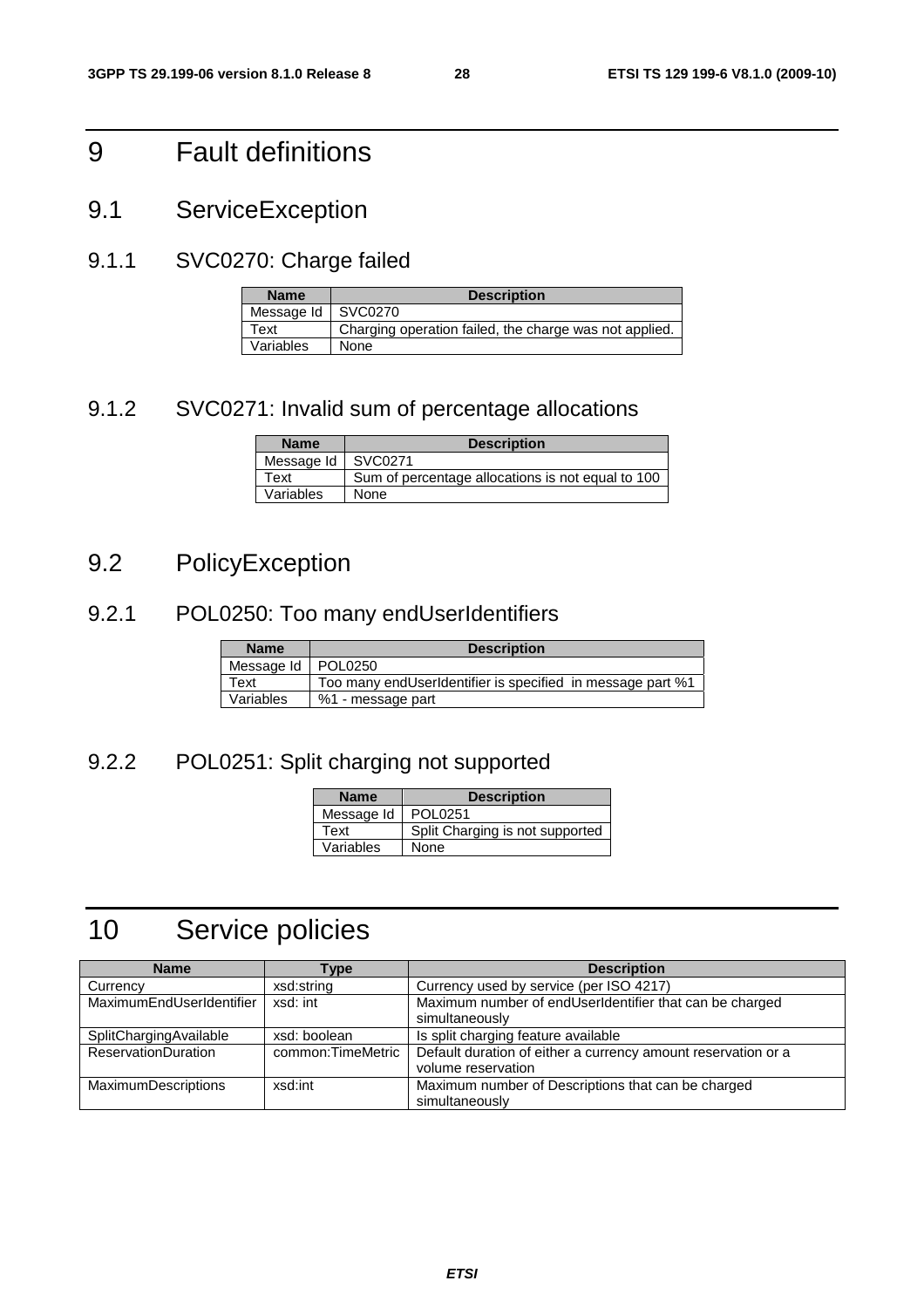## Annex A (normative): WSDL for Payment

The document/literal WSDL representation of this interface specification is compliant to 3GPP TS 29.199-1 [6] and is contained in text files;

- parlayx payment amount charging interface 4 0.wsdl
- parlayx\_payment\_amount\_charging\_service\_4\_0.wsdl
- parlayx\_payment\_reserve\_amount\_charging\_interface\_4\_0.wsdl
- parlayx\_payment\_reserve\_amount\_charging\_service\_4\_0.wsdl
- parlayx\_payment\_reserve\_volume\_charging\_interface\_4\_0.wsdl
- parlayx\_payment\_reserve\_volume\_charging\_service\_4\_0.wsdl
- parlayx\_payment\_types\_4\_0.xsd
- parlayx payment volume charging interface 4 0.wsdl
- parlayx\_payment\_volume\_charging\_service\_4\_0.wsdl

which accompany the present document.

The WSDL files have been verified using the following files:

- 6\_wsdl2Java\_axis-1\_4.bat
- 6\_wsdl2Java\_axis2-1\_4\_1.bat

which accompany the present document.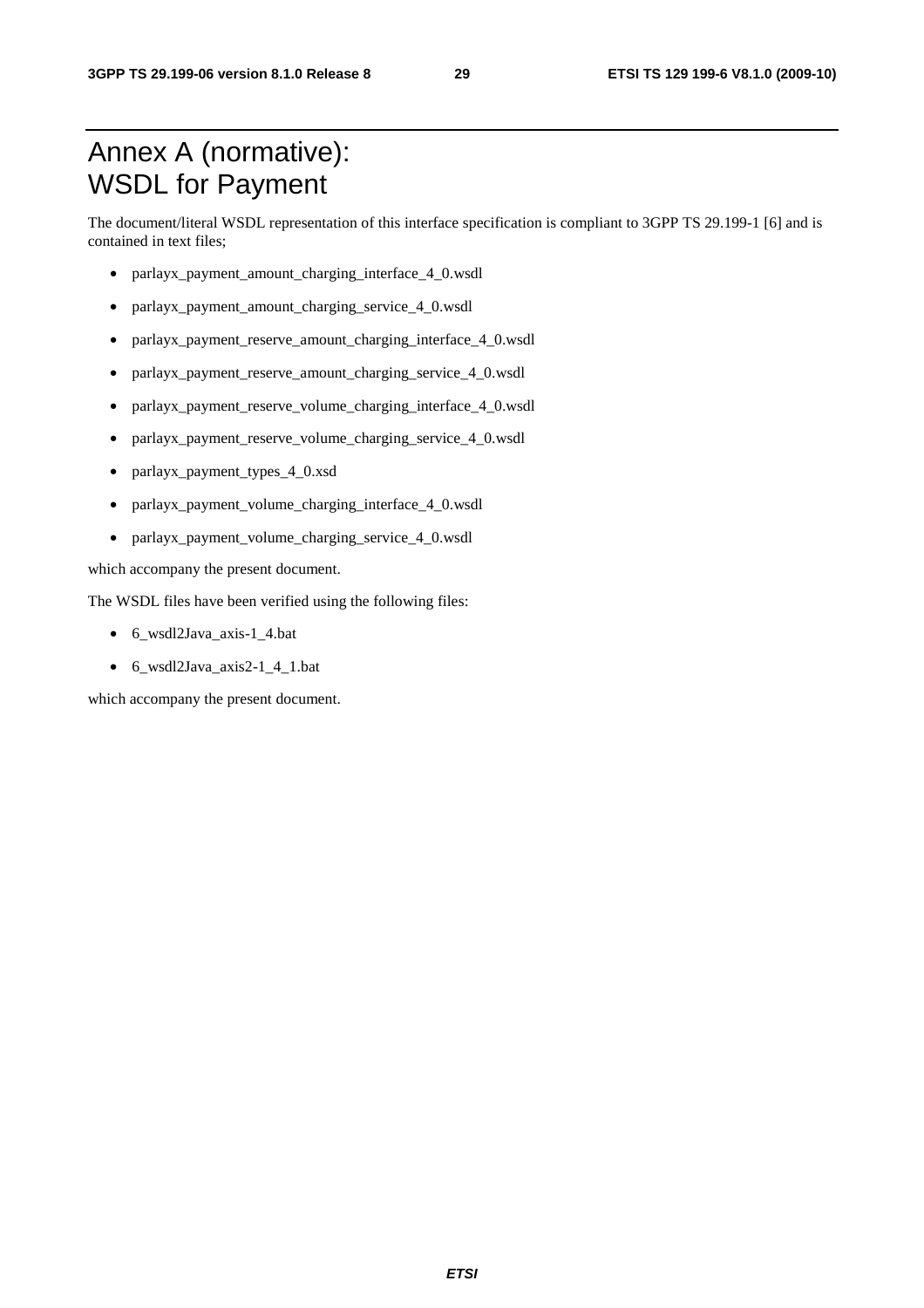## Annex B (informative): Description of Parlay X Web Services Part 6: Payment for 3GPP2 cdma2000 networks

This annex is intended to define the OSA Parlay X Web Services Stage 3 interface definitions and it provides the complete OSA specifications. It is an extension of OSA Parlay X Web Services specifications capabilities to enable operation in cdma2000 systems environment. They are in alignment with 3GPP2 Stage 1 requirements and Stage 2 architecture defined in:

- [1] 3GPP2 X.S0011-D: "cdma2000 Wireless IP Network Standard ", Version 1.1
- [2] 3GPP2 S.R0037-0: "IP Network Architecture Model for cdma2000 Spread Spectrum Systems", Version 3.0
- [3] 3GPP2 X.S0013-A: "All-IP Core Network Multimedia Domain"

These requirements are expressed as additions to and/or exclusions from the 3GPP specification. The information given here is to be used by developers in 3GPP2 cdma2000 network architecture to interpret the 3GPP OSA specifications.

## B.1 General Exceptions

The terms 3GPP and UMTS are not applicable for the cdma2000 family of standards. Nevertheless these terms are used (3GPP TR 21.905) mostly in the broader sense of "3G Wireless System". If not stated otherwise there are no additions or exclusions required.

CAMEL mappings are not applicable for cdma2000 systems.

## B.2 Specific Exceptions

## B.2.1 Clause 1: Scope

There are no additions or exclusions.

## B.2.2 Clause 2: References

There are no additions or exclusions.

## B.2.3 Clause 3: Definitions and abbreviations

There are no additions or exclusions.

## B.2.4 Clause 4: Detailed service description

There are no additions or exclusions.

## B.2.5 Clause 5: Namespaces

There are no additions or exclusions.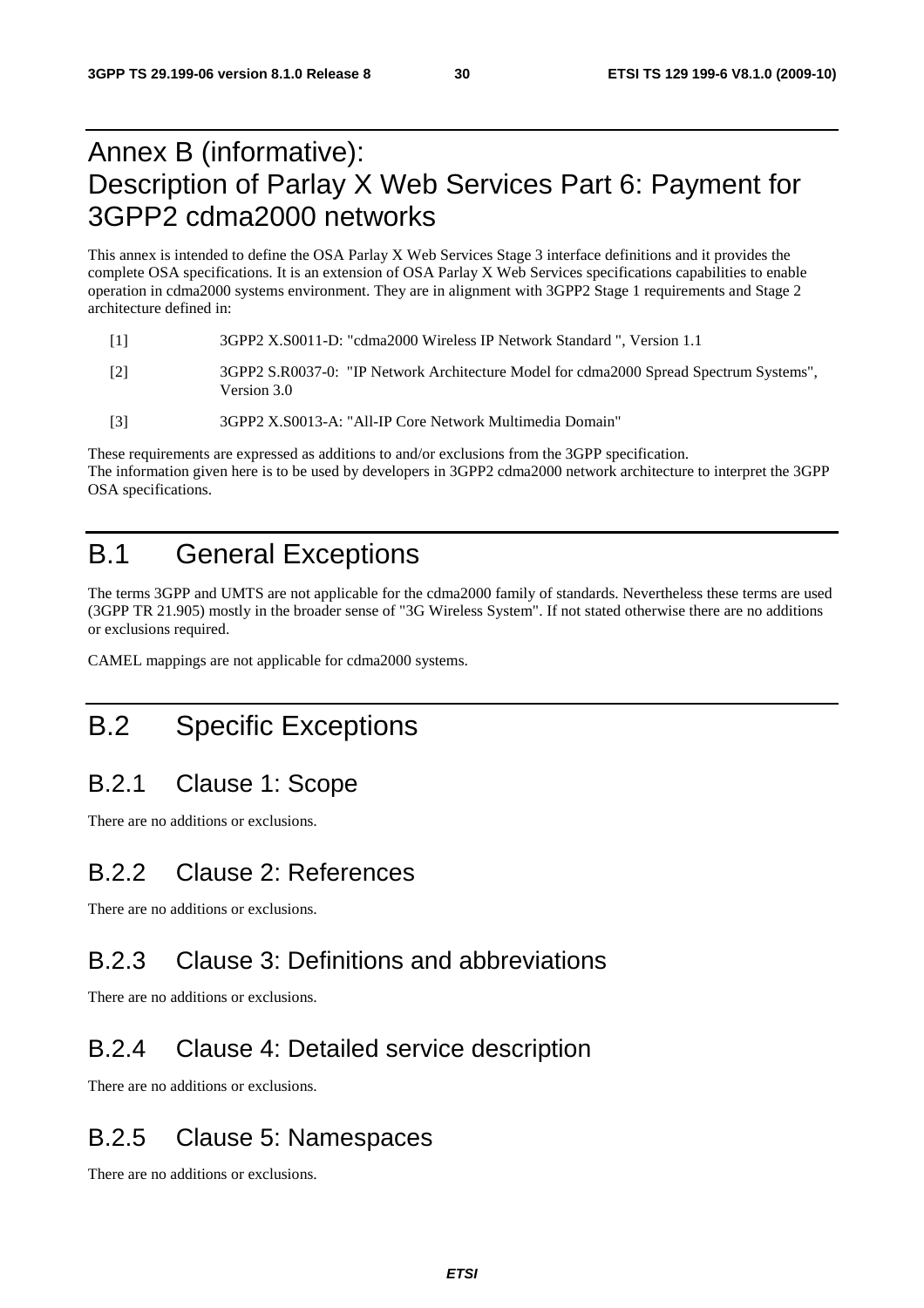## B.2.6 Clause 6: Sequence diagrams

There are no additions or exclusions.

## B.2.7 Clause 7: XML Schema data type definition

There are no additions or exclusions.

## B.2.8 Clause 8: Web Service interface definition

There are no additions or exclusions.

## B.2.9 Clause 9: Fault definitions

There are no additions or exclusions.

## B.2.10 Clause 10: Service policies

There are no additions or exclusions.

## B.2.11 Annex A (normative): WSDL for Payment

There are no additions or exclusions.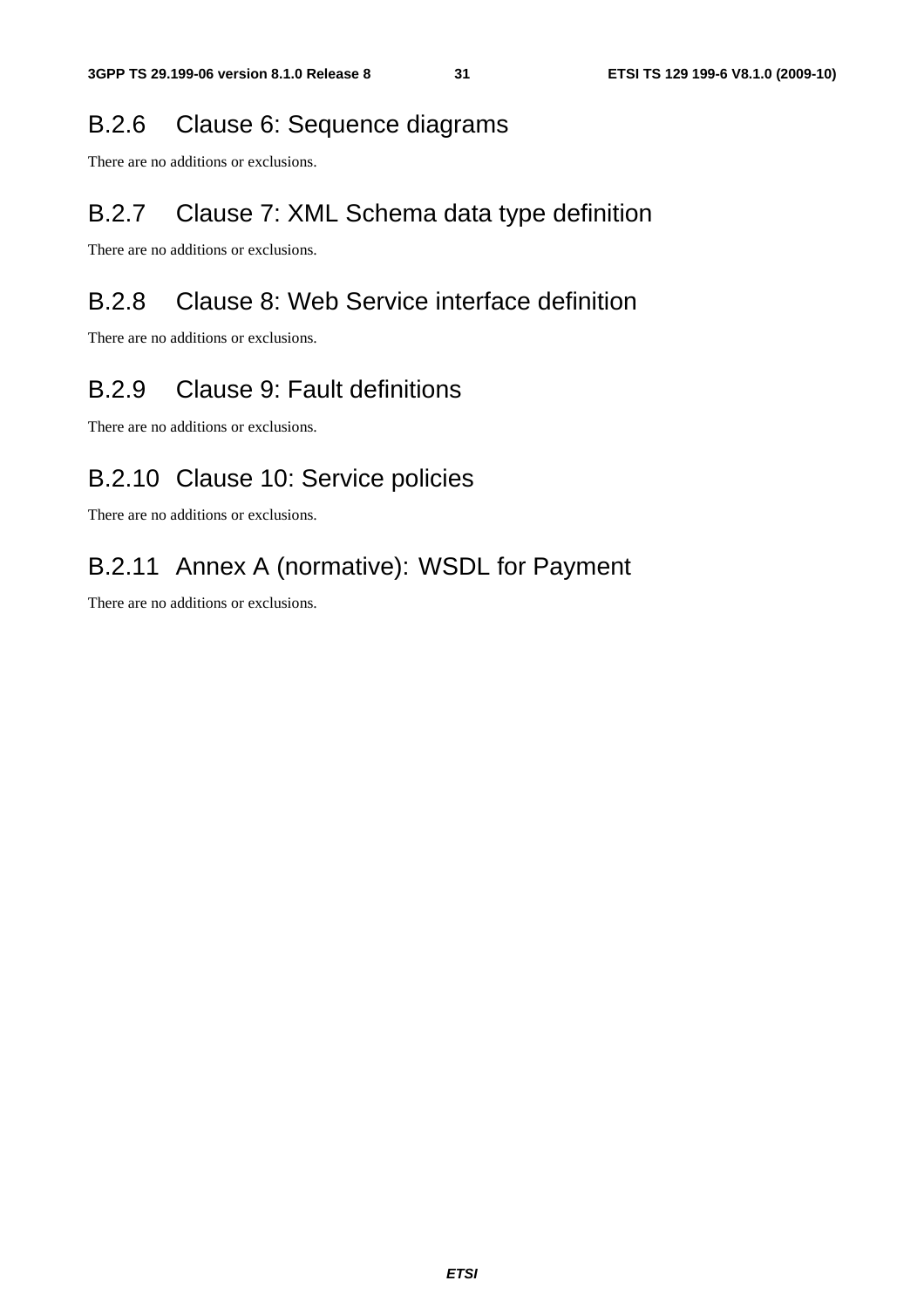## Annex C (informative): Change history

| <b>Change history</b> |        |                          |           |               |                                                                 |    |                 |                 |
|-----------------------|--------|--------------------------|-----------|---------------|-----------------------------------------------------------------|----|-----------------|-----------------|
| <b>Date</b>           |        | TSG # TSG Doc.           |           |               | <b>CR Rev Subject/Comment</b>                                   |    | Cat Old         | <b>New</b>      |
| <b>Jun 2006</b>       |        | ICT 32 ICP-060209        | $0007$ -- |               | Add support of Split Charging in Payment                        | в  | $6.3.0$ 7.0.0   |                 |
|                       |        | Dec 2006 CT 34 CP-060602 | $0008$ -- |               | Replace offline negotiation with a service policy               | F  | 7.0.0 7.1.0     |                 |
|                       |        | Mar 2007 CT 35 CP-070045 | $0010$ -- |               | Add OSA Parlay Web Services support for 3GPP2 networks          | Α  | 7.1.0 7.2.0     |                 |
| Mar 2007 --           |        | $- -$                    | --        | $\sim$ $\sim$ | Editorial: Aligned 5 Namespaces                                 | -- | $7.2.0$ $7.2.1$ |                 |
| Jun 2007              | $\sim$ | --                       |           | $\sim$        | Renamed in Introduction Part 18: "Device management" to "Device | -- |                 | $7.2.1$ $7.2.2$ |
|                       |        |                          |           |               | Capabilities and Configuration"                                 |    |                 |                 |
| Dec 2008 CT 42        |        |                          |           |               | Upgraded unchanged from Rel-7                                   |    |                 | $7.2.2$ 8.0.0   |
|                       |        | Sep 2009 CT_45 CP-090594 | 0012      |               | Completion of Parlay X Payment for Release 8                    | F  | 8.0.0 8.1.0     |                 |